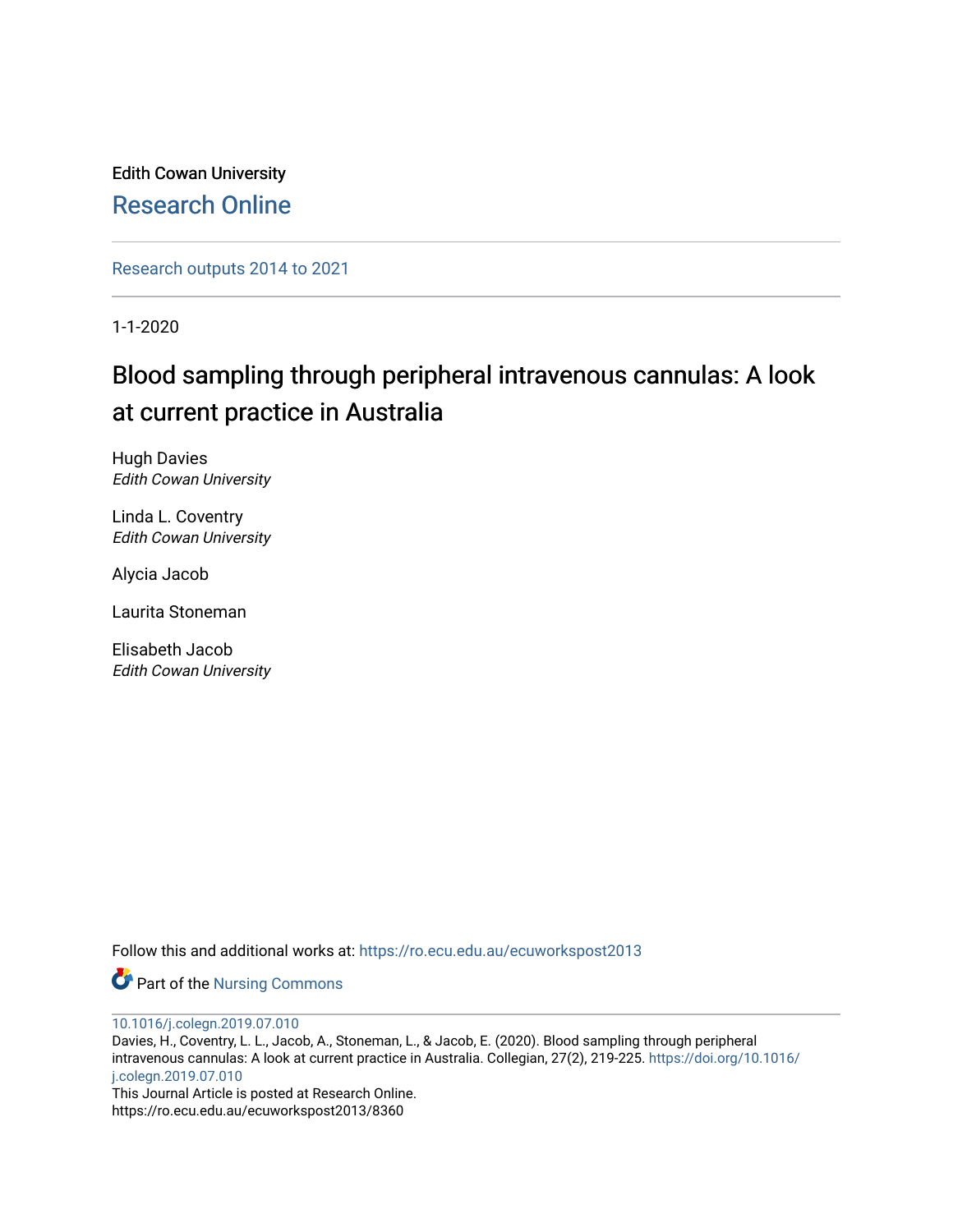Contents lists available at [ScienceDirect](http://www.sciencedirect.com/science/journal/13227696)

# Collegian

jou rnal h omepage: [www.elsevier.com/locate/coll](http://www.elsevier.com/locate/coll)

## Blood sampling through peripheral intravenous cannulas: A look at current practice in Australia



### Hugh Davies<sup>a,∗</sup>, Linda L. Coventry<sup>b</sup>, Alycia Jacob<sup>c</sup>, Laurita Stoneman<sup>d</sup>, Elisabeth Jacob<sup>a</sup>

a School of Nursing & Midwifery, Edith Cowan University, Joondalup, Western Australia, 6027, Australia

**b Centre for Nursing Research, Sir Charles Gairdner Hospital, School of Nursing and Midwifery, Edith Cowan University, Australia** 

<sup>c</sup> Port Macquarie Base Hospital, School of Nursing and Midwifery, University of Newcastle, Australia

<sup>d</sup> Bairnsdale Regional Health Service, Australia

#### a r t i c l e i n f o

Article history: Received 8 March 2019 Received in revised form 30 July 2019 Accepted 31 July 2019

Keywords: Blood sampling Haemolysis Peripheral intravenous cannula Venepuncture

#### A B S T R A C T

Background: Sampling blood from a peripheral intravenous cannula offers an alternative to venepuncture. This practice can reduce frequency of venepuncture and patient discomfort. Opponents argue the practice increases the chance of haemolysis, risk of infection and device failure.

Aim: To describe the prevalence and practice of blood sampling from peripheral intravenous cannulas by Australian nurses.

Methods: This study used a descriptive cross-sectional design and data were collected using an electronic survey. The survey examined Australian nurses' practice of sampling blood from peripheral intravenous cannulas. Quantitative descriptive data was analysed and presented as frequencies, percentages, medians and ranges.

Findings: A total of 542 nurses participated in the survey. Of these, 338 (62.4%) completed the survey. The majority of responses came from the State of Victoria ( $n = 137, 40.5\%$ ) and one-third were emergency nurses (n = 112, 33.1%). Sampling of blood from peripheral intravenous cannulas occurred between 37.5% and 66.7% throughout the State and Territories of Australia. Peripheral intravenous cannula blood sampling was most common in the emergency department ( $n = 93, 53.4\%$ ). The most frequent reasons given were difficulty of access ( $n = 223, 66.0\%$ ) followed by patient comfort ( $n = 194, 57.4\%$ ).

Discussion: Blood sampling is required to diagnose and monitor treatment responses. A peripheral intravenous cannula offers the opportunity to sample blood without the need for venepuncture. Practice recommendations on when to sample blood and correct sampling technique are based on limited or conflicting evidence.

Conclusion: Findings from this study indicate it is common practice to draw blood samples from a peripheral intravenous cannula. Further research is required to examine the accuracy and safety of this practice to further inform policy.

Crown Copyright © 2019 Published by Elsevier Ltd on behalf of Australian College of Nursing Ltd. This is an open access article under the CC BY-NC-ND license [\(http://creativecommons.org/licenses/by-nc](http://creativecommons.org/licenses/by-nc-nd/4.0/)[nd/4.0/](http://creativecommons.org/licenses/by-nc-nd/4.0/)).

∗ Corresponding author.

E-mail address: [h.davies@ecu.edu.au](mailto:h.davies@ecu.edu.au) (H. Davies).

<https://doi.org/10.1016/j.colegn.2019.07.010>

1322-7696/Crown Copyright © 2019 Published by Elsevier Ltd on behalf of Australian College of Nursing Ltd. This is an open access article under the CC BY-NC-ND license [\(http://creativecommons.org/licenses/by-nc-nd/4.0/\)](http://creativecommons.org/licenses/by-nc-nd/4.0/).

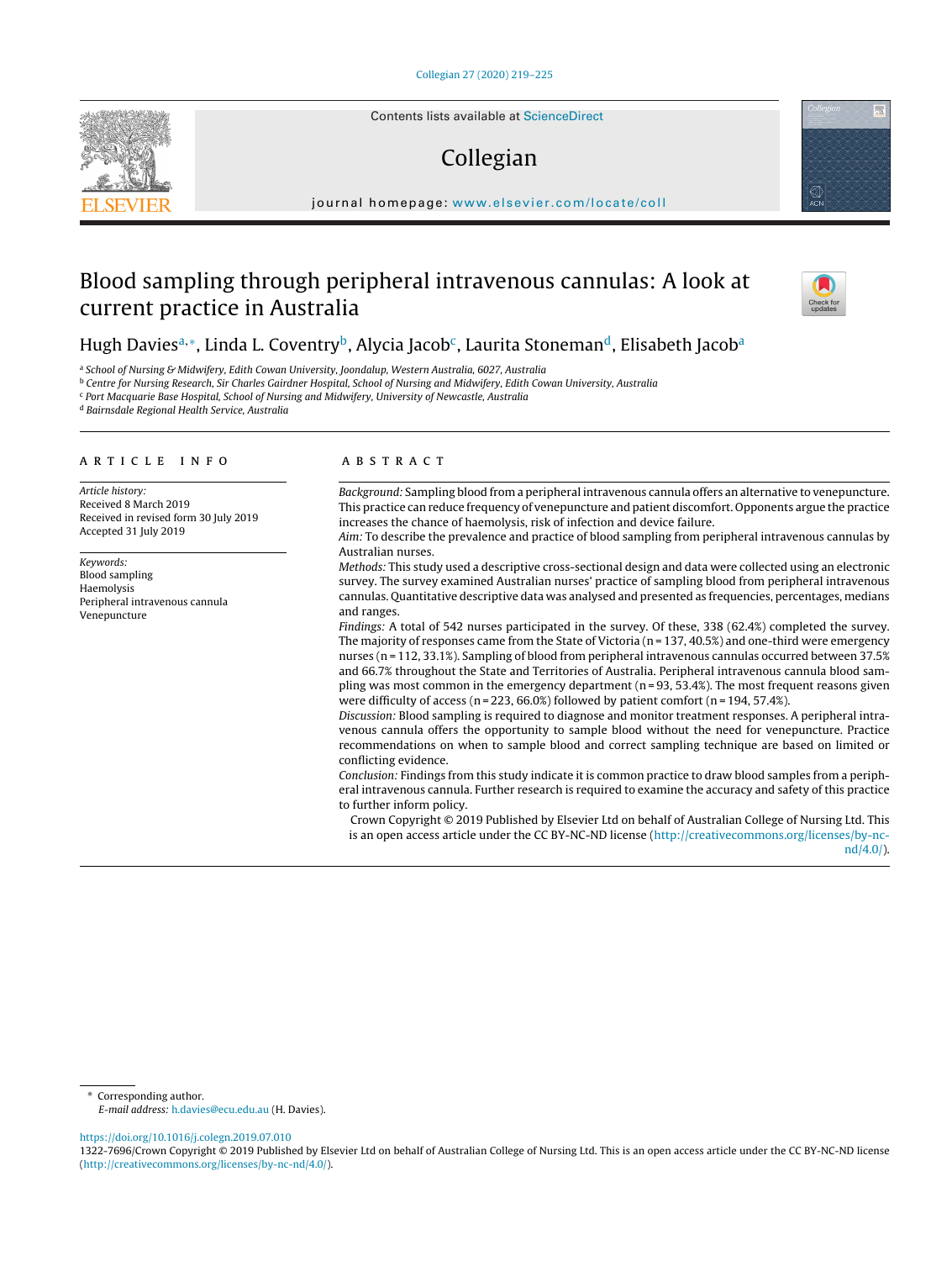#### **Summary of Relevance Problem or issue**

Little is known on the prevalence and practice of blood sampling from PIVCs by Australian nurses working in acute care. **What is already known**

Venepuncture exposes the patient to more trauma and pain and this is potentiated if access is difficult or when frequent blood sampling is required. There is lack of agreement amongst clinicians on whether blood samples from PIVCs are accurate and safe due to limited and conflicting evidence.

#### **What this paper adds**

The prevalence of blood sampling from PIVCs may be common practice amongst Australian nurses working in acute care. There are differences in clinical practice of blood sampling from PIVCs across Australia. Inconsistences have been identified between the practice of obtaining blood sampled from PIVCs compared with policy recommendations based on Australian State and Territory and international guidelines.

#### **1. Introduction**

Blood sampling is a common intervention associated with hospital admission [\(Thakkar](#page-7-0) et [al.,](#page-7-0) [2015\).](#page-7-0) Drawing of blood for haematological and biochemistry laboratory testing is required for most patients for diagnostic purposes and for ongoing treatment. The frequency of blood sampling was demonstrated by an audit conducted over seven days in three Australian tertiary teaching hospitals, during which a total of 940 blood sampling episodes were recorded from 96 patients in an adult, paediatric or neonatal intensive care setting [\(Ullman](#page-7-0) et [al.,](#page-7-0) [2016\).](#page-7-0) This demonstrates an average of nearly ten blood samples per person per week. Direct access to blood is achieved by venepuncture using a straight needle, vacutainer or syringe and collection tubes [\(Trebo,](#page-7-0) [2012\).](#page-7-0) Should the patient require the insertion of a peripheral intravenous cannula (PIVC) an alternative method for sampling blood is provided that avoids another venepuncture being performed ([Ortells-Abuye,](#page-7-0) [Busquets-Puigdevall,](#page-7-0) [Diaz-Bergara,](#page-7-0) [Paguina-Marcos,](#page-7-0) [&](#page-7-0) [Sanchez-](#page-7-0)Perez, [2014\).](#page-7-0)

Government health policy across different Australian states and territories are not consistent with regard to the practice of using PIVCs to sample blood, with some states or territories prohibiting the practice, others allowing it in special conditions and some making no recommendations ([Department](#page-6-0) [of](#page-6-0) [Health](#page-6-0) [\(Northern](#page-6-0) [Territory\),](#page-6-0) [2015;](#page-6-0) [Government](#page-6-0) [of](#page-6-0) [Western](#page-6-0) [Australia](#page-6-0) [Department](#page-6-0) [of](#page-6-0) [Health,](#page-6-0) [2017;](#page-6-0) [Health](#page-6-0) [Directorate](#page-6-0) [\(Australian](#page-6-0) [Capital](#page-6-0) [Territory\),](#page-6-0) [2017;](#page-6-0) [New](#page-7-0) [South](#page-7-0) [Wales](#page-7-0) [Government,](#page-7-0) [2013;](#page-7-0) [Queensland](#page-7-0) [Department](#page-7-0) [of](#page-7-0) [Health,](#page-7-0) [2015;](#page-7-0) [St](#page-7-0) [Vincent's](#page-7-0) [Hospital,](#page-7-0) [2008;](#page-7-0) [Tasmanian](#page-7-0) [Health](#page-7-0) [Service](#page-7-0) [-](#page-7-0) [North](#page-7-0) [West](#page-7-0) [Region,](#page-7-0) [2016\).](#page-7-0) With such variation in recommendations, nursing practices in regards to blood collection through PIVCs are expected to vary.

#### **2. Literature review**

The use of a separate venepuncture site is considered by many as the only appropriate laboratory sample collection method [\(Infusion](#page-6-0) [Nurses](#page-6-0) [Society,](#page-6-0) [2016;](#page-6-0) [World](#page-7-0) [Health](#page-7-0) [Organisation,](#page-7-0) [2010\).](#page-7-0) Using this method reduces the likelihood of contamination that can otherwise affect the accuracy of the blood sampled. Nevertheless, venepuncture is an invasive technique that can cause trauma at the insertion site and can be painful for the patient, and these effects are potentiated when repeated blood samples are required [\(Buowari,](#page-6-0) [2013\).](#page-6-0) Difficulty in finding and accessing a suitable venepuncture site can also cause a delay in treatment particularly during an emergency situation [\(Bodansky](#page-6-0) et [al.,](#page-6-0) [2017\).](#page-6-0) This delay can occur despite the

presence of a PIVC if the device is not permitted for use for blood samples ([Ortells-Abuye](#page-7-0) et [al.,](#page-7-0) [2014\).](#page-7-0)

Similar to venepuncture, the insertion of a PIVC is common practice for patients admitted to hospital [\(Cox,](#page-6-0) [Dages,](#page-6-0) [Jarjoura,](#page-6-0) [&](#page-6-0) [Hazelett,](#page-6-0) [2004\).](#page-6-0) Most are inserted to administer intravenous fluids and medications [\(Wong,](#page-7-0) [Cooper,](#page-7-0) [Brown,](#page-7-0) [Boyd,](#page-7-0) [&](#page-7-0) [Levinson,](#page-7-0) [2018\).](#page-7-0) Although blood samples have traditionally been drawn from peripheral venepuncture, it has been reported PIVCs are being used for the purpose of taking bloods other than in emergency situations [\(Carr](#page-6-0) et [al.,](#page-6-0) [2016;](#page-6-0) [Decker](#page-6-0) et [al.,](#page-6-0) [2016;](#page-6-0) [Dietrich,](#page-6-0) [2004\).](#page-6-0) Arguments for obtaining blood samples from PIVCs include patient comfort as the patient is only 'stabbed' once, convenience of access if frequent sampling is required [\(Mulloy,](#page-7-0) [Lee,](#page-7-0) [Gregas,](#page-7-0) [Hoffman,](#page-7-0) [&](#page-7-0) [Ashley,](#page-7-0) [2018\),](#page-7-0) and it may be more appropriate for certain populations such as paediatrics and patients on anticoagulants [\(Berger-Achituv,](#page-6-0) [Budde-Schwartzman,](#page-6-0) [Ellis,](#page-6-0) [Shenkman,](#page-6-0) [&](#page-6-0) [Erez,](#page-6-0) [2010;](#page-6-0) [Zengin](#page-7-0) [&](#page-7-0) [Enc,](#page-7-0) [2008\).](#page-7-0)

Opponents of sampling blood from a PIVC argue against the practice based on concern regarding an increased risk of haemolysis in comparison to sampling blood by venepuncture. Haemolysis occurs when excessive turbulence damages red blood cells and falsely raises potassium levels ([Azman,](#page-6-0) Omar, Koon, [&](#page-6-0) [Ismail,](#page-6-0) [2019\).](#page-6-0) This can lead to a delay in treatment as another blood sample needs to be taken. Sampling blood from a PIVC also carries the possibility of dislodgement if excessive manipulation of the device is applied by the collector [\(Helm,](#page-6-0) [Klausner,](#page-6-0) [Klemperer,](#page-6-0) [Flint,](#page-6-0) [&](#page-6-0) [Huang,](#page-6-0) [2015\).](#page-6-0) The associated increased handling of the device during blood sampling may also increase the potential of bacteraemia if infection control measures are not followed [\(Zhang](#page-7-0) et [al.,](#page-7-0) [2016\).](#page-7-0)

The reliability of blood results obtained either by venepuncture or through a PIVC, is often dependent upon how the blood sample is drawn and the degree of damage that occurs influenced by personal preference, training and competency [\(Berg,](#page-6-0) [Ahee,](#page-6-0) [&](#page-6-0) [Berg,](#page-6-0) [2011\).](#page-6-0) A number of studies have investigated the efficacy of sampling blood from PIVC's. Studies investigating the practice have focused on the prevalence of haemolysis ([Grant,](#page-6-0) [2003;](#page-6-0) [Lowe](#page-6-0) et [al.,](#page-6-0) [2008;](#page-6-0) [Phelan](#page-7-0) et [al.,](#page-7-0) [2018;](#page-7-0) [Seemann](#page-7-0) [&](#page-7-0) [Reinhardt,](#page-7-0) [2000;](#page-7-0) [Stauss](#page-7-0) et [al.,](#page-7-0) [2012;](#page-7-0) [Wollowitz,](#page-7-0) [Bijur,](#page-7-0) [Esses,](#page-7-0) [&](#page-7-0) [Gallagher,](#page-7-0) [2013\);](#page-7-0) equivalence with laboratory values drawn from venepuncture ([Corbo,](#page-6-0) [Fu,](#page-6-0) [Silver,](#page-6-0) [Atallah,](#page-6-0) [&](#page-6-0) [Bijur,](#page-6-0) [2007;](#page-6-0) [Hambleton,](#page-6-0) [Gomez,](#page-6-0) [&](#page-6-0) [Andreu,](#page-6-0) [2014;](#page-6-0) [Zlotowski,](#page-7-0) [Kupas,](#page-7-0) [&](#page-7-0) [Wood,](#page-7-0) [2001\);](#page-7-0) the risk of blood culture contamination [\(Kelly](#page-6-0) [&](#page-6-0) [Klim,](#page-6-0) [2013;](#page-6-0) [Self](#page-7-0) et [al.,](#page-7-0) [2012\);](#page-7-0) and device failure caused by blood sampling [\(Mulloy](#page-7-0) et [al.,](#page-7-0) [2018\).](#page-7-0) As a result of differences in how studies were conducted, mixed findings on the efficacy of sampling blood from PIVCs have not produced strong evidencebased practice recommendations. Systematic reviews by [Coventry](#page-6-0) et [al.](#page-6-0) [\(2019\)](#page-6-0) and [Jeong](#page-6-0) et [al.](#page-6-0) [\(2019\)](#page-6-0) found equivalence in the accuracy of blood results, but outlined limitations with the studies and recommended further research into the practice of obtaining blood samples from PIVCs. Awareness of policy guidelines across Australia on the practice, and the prevalence of obtaining blood samples from PIVCs, has not been examined in a national survey.

#### **3. Aim**

The aim of this study was to describe the prevalence and practice of blood sampling from PIVCs by Australian nurses.

#### **4. Methods**

#### 4.1. Design

A descriptive, cross-sectional design was used to survey the prevalence and practices of blood sampling from PIVCs.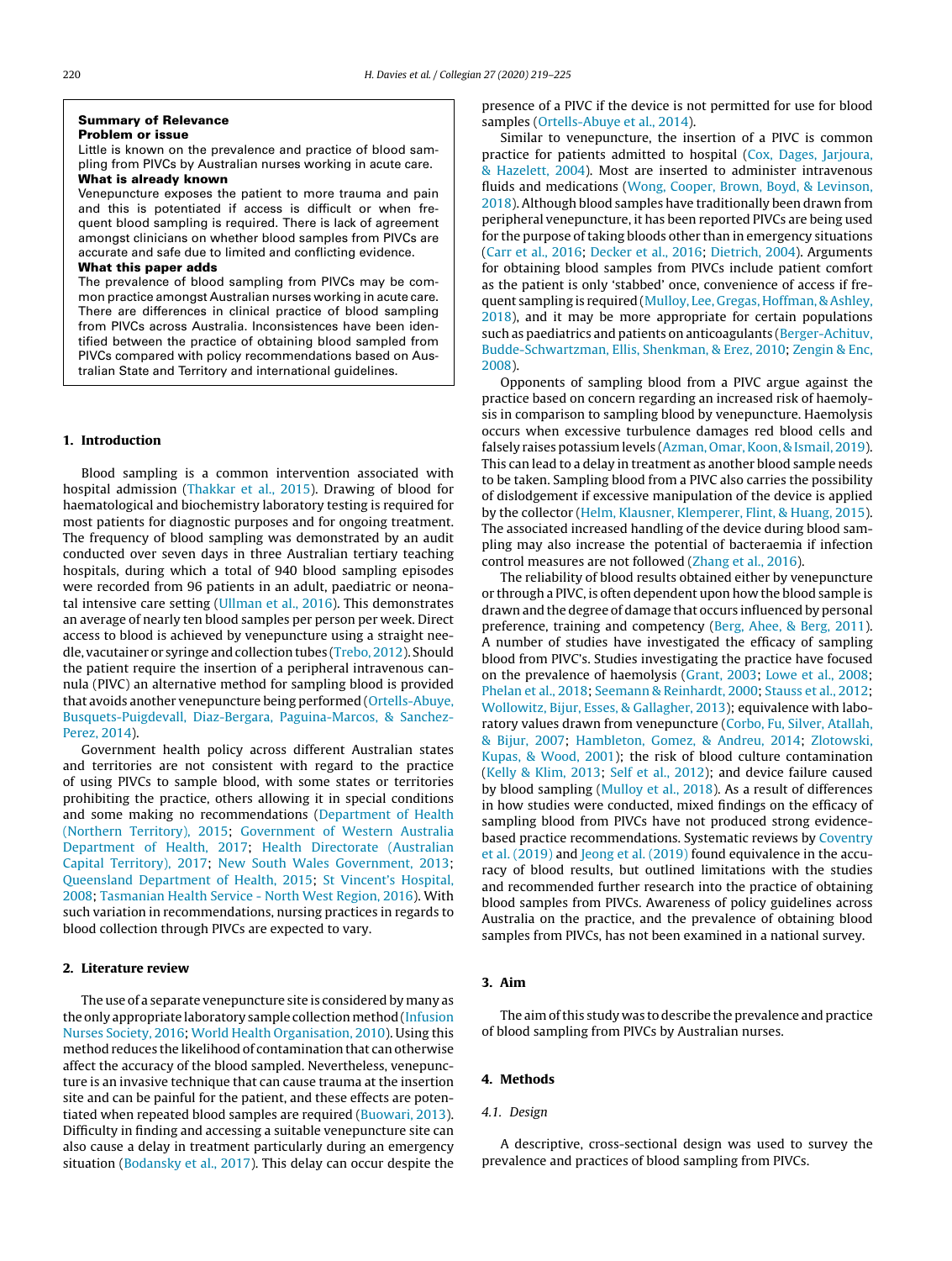#### 4.2. Setting and sample

The study population included Registered Nurses employed in acute care services across all states and territories of Australia. Distribution was achieved electronically by surveying members of the Australian Nursing and Midwifery Federation and the Australian College of Nursing. Members were invited to participate in the survey between September and December 2017 based on information about the study placed on each organisation's website. The authors also emailed the survey to individual nursing networks to distribute by snowball sampling [\(Atkinson](#page-6-0) [&](#page-6-0) [Flint,](#page-6-0) [2001\).](#page-6-0)

#### 4.3. Survey tool and data collection

This study used an anonymous survey developed by the authors and piloted with five nurses working in acute care. This allowed the meaning of questions to be checked between respondents. The validity of questions was strengthened by reviewing the literature to ensure questions covered issues identified in the literature such as cannula size, use of syringe or vacutainer and insertion site to sample blood. The survey was created using Qualtrics Software (Experience Management, Seattle, WA), and comprised of closed questions with multiple coded responses on the prevalence of blood sampling from a PIVC. At the end of the survey, the final question was open-ended to allow participants to make additional comments. This paper only analyses and reports on quantitative survey data.

#### 4.4. Data analysis

Data was analysed using SPSS software, version 23 (IBM, Chicago, Ill). Descriptive data were presented as frequencies, percentages, medians and range. The STROBE checklist was used in the reporting of the cross-sectional study [\(Vandenbroucke](#page-7-0) et [al.,](#page-7-0) [2007\).](#page-7-0)

#### 4.5. Ethical considerations

Approval was received from the Edith Cowan University Human Research Ethics Committee (Project Code 18384) prior to distribution of the anonymous survey. The study conformed to the National Statement on Ethical Conduct in Human Research ([National](#page-7-0) [Health](#page-7-0) [&](#page-7-0) [Medical](#page-7-0) [Research](#page-7-0) [Council,](#page-7-0) [2018\).](#page-7-0) Information explaining the study and the voluntary nature of participation was provided at the beginning of the survey. As per the National Statement, informed consent was implied with completion of the survey. Privacy and confidentiality of the data were maintained throughout the study.

#### **5. Results**

The survey included 542 participants representing a small proportion of nurses working across Australia. Of these, 204 had incomplete data leaving 338 for analysis. As shown in Table 1, the majority of responses came from the State of Victoria (n = 137, 40.5%), were mainly from experienced nurses (median nursing experience 9 years, IQR 4–21) and one-third were emergency nurses (n = 112, 33.1%). A Bachelor of Science/Nursing Degree was the highest qualification for  $32.8\%$  (n = 111) with  $14.5\%$  (n = 49) of nurses surveyed holding a Masters Degree.

The practice of obtaining a blood sample from a PIVC occurred in 51.5% of survey responses ( $n = 174$ ). As shown in [Table](#page-4-0) 2, the number of nurses who obtained blood samples from PIVC's varied between 37.5% and 66.7% across the different states and territories. Among respondents, 55.9% (n = 189) were aware that policies existed on the use of PIVCs for blood sampling, with  $28.4\%$  (n = 96) of respondents indicating they were unsure of hospital policy, and 15.4% (n = 52) of respondents indicating no such policy existed at

#### **Table 1**

Characteristics of Survey Participants.

| Variable                                  | Median (IQR) | n338           | % (100) |
|-------------------------------------------|--------------|----------------|---------|
| Age, years                                | 38 (29-49)   |                |         |
| Nursing experience, years                 | $9(4-21)$    |                |         |
| Current hospital experience, years        | $4(2-10)$    |                |         |
| Current ward/unit experience, years       | $3(1-7)$     |                |         |
| Gender:                                   |              |                |         |
| Female                                    |              | 312            | 92.3    |
| Male                                      |              | 26             | 7.6     |
| State or territory <sup>a</sup> :         |              |                |         |
| <b>NSW</b>                                |              | 31             | 9.2     |
| <b>VIC</b>                                |              | 137            | 40.5    |
| <b>WA</b>                                 |              | 60             | 17.8    |
| <b>SA</b>                                 |              | 16             | 4.7     |
| <b>OLD</b>                                |              | 67             | 19.8    |
| <b>TAS</b>                                |              | $\overline{7}$ | 2.1     |
| NT                                        |              | 8              | 2.4     |
| ACT                                       |              | 11             | 3.3     |
| Area of nursing speciality <sup>a</sup> : |              |                |         |
| Medical                                   |              | 45             | 13.3    |
| Surgical                                  |              | 25             | 7.4     |
| Cardiac                                   |              | 14             | 4.1     |
| <b>Critical Care</b>                      |              | 31             | 9.2     |
| Emergency                                 |              | 112            | 33.1    |
| Oncology                                  |              | 25             | 7.4     |
| Community                                 |              | $\overline{7}$ | 2.1     |
| Other                                     |              | 77             | 22.8    |
| Highest qualification <sup>a</sup>        |              |                |         |
| RN Hospital Certificate                   |              | 11             | 3.3     |
| RN Post-basic Certificate                 |              | 10             | 3.0     |
| RN Diploma                                |              | 18             | 5.3     |
| <b>BScN/BN</b>                            |              | 111            | 32.8    |
| Graduate Certificate                      |              | 70             | 20.7    |
| Graduate Diploma                          |              | 48             | 14.2    |
| Master Degree                             |              | 49             | 14.5    |
| PhD                                       |              | $\overline{2}$ | 0.6     |
| Other                                     |              | 18             | 5.3     |

NSW= New South Wales, VIC =Victoria, WA=Western Australia, SA= South Australia, QLD = Queensland, TAS = Tasmania, NT = Northern Territory, ACT =Australian Capital Territory.

a Frequencies that do not add up to the total n have missing data.

their workplace. Irrespective of state or territory in Australia, PIVC blood sampling was most common in the emergency department  $(n = 93, 53.4%)$ . See [Table](#page-4-0) 3. The second most common speciality identified in the survey was Oncology ( $n = 15, 8.6\%$ ).

Shown in [Table](#page-5-0) 4 are the survey responses to questions on the practice regarding PIVC blood sampling. The most frequent reason given for sampling blood from a PIVC instead of venepuncture was difficulty of access (n = 223, 66.0%). This was followed by reasons for patient comfort ( $n = 194, 57.4%$ ) and frequency of blood sampling  $(n = 179, 53.0\%)$ . The foot was considered by 26.3%  $(n = 89)$  of nurses surveyed as the least suitable PIVC insertion site to sample blood. A variety of gauge sizes were used to sample blood from a PIVC. The most common was an 18-gauge cannula (n = 260, 76.9%). Blood was withdrawn and discarded by 84.9% (n = 287) of respondents before sampling. The volume most discarded by respondents was 5 mL  $(n = 162, 47.9\%)$ . The responses were not uniform on the device used. A syringe was used by  $57.7%$  (n = 195) of nurses compared to 12.7% ( $n = 43$ ) who preferred a vacutainer, and 26.6% ( $n = 90$ ) who used either device to sample blood. Some form of flushing was undertaken by  $92.9\%$  (n = 314) of nurses, with 10.4% (n = 35) indicating the PIVC was flushed before a blood draw, compared with a larger number (72.5%,  $n = 245$ ) who flushed the device after blood had been drawn. Of those surveyed  $16%$  (n=54) indicated they would sample blood through a PIVC connected to an intravenous line once the infusion had been discontinued; compared with  $15.4\%$  (n=52) who indicated they would pause an on-going infusion before blood was sampled; whilst the majority (n = 250,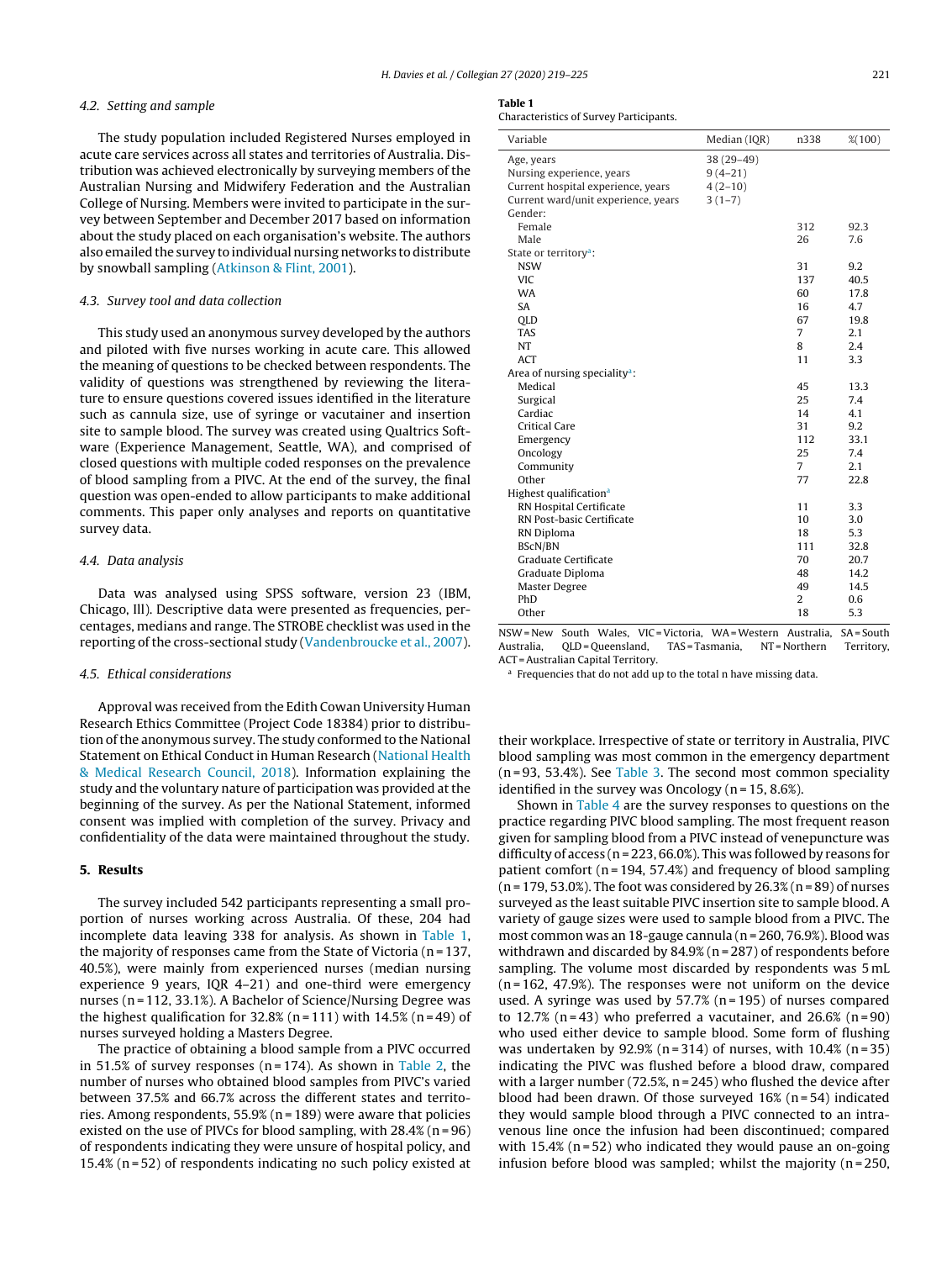<span id="page-4-0"></span>**Table 2**

Blood sampling from a PIVC and awareness of hospital policy according to Australian States and Territories.

| Variable               | State / Territory      | Yes $n(\%)$ | No $n$ (%) | Unsuren $(\%)$ | Totaln = $337$ |
|------------------------|------------------------|-------------|------------|----------------|----------------|
|                        | <b>NSW<sup>a</sup></b> | 14(45.2)    | 16(51.6)   | $\mathbf{0}$   | 31             |
|                        | <b>VIC</b>             | 64 (46.7)   | 70(51.1)   | 3(2.2)         | 137            |
|                        | <b>WA</b>              | 40(66.7)    | 19(31.7)   | 1(1.7)         | 60             |
| Do you take blood      | SA                     | 10(62.5)    | 5(31.2)    | 1(6.2)         | 16             |
| samples from a PIVC?   | QLD                    | 34 (50.7)   | 32(47.8)   | 1(1.5)         | 67             |
|                        | <b>TAS</b>             | 3(42.8)     | 4(57.1)    | 0              |                |
|                        | <b>NT</b>              | 3(37.5)     | 5(62.5)    | $\mathbf{0}$   | 8              |
|                        | ACT                    | 6(54.5)     | 5(45.4)    | $\bf{0}$       | 11             |
|                        | <b>NSW</b>             | 12(38.7)    | 10(32.2)   | 9(29.0)        | 31             |
|                        | <b>VIC</b>             | 82 (59.8)   | 19(13.9)   | 36(26.3)       | 137            |
| Are you aware of your  | <b>WA</b>              | 33(55.0)    | 7(11.7)    | 20(33.3)       | 60             |
| hospital policy        | <b>SA</b>              | 7(43.8)     | 2(12.5)    | 7(43.8)        | 16             |
| regarding use of PIVCs | QLD                    | 40 (59.7)   | 8(11.9)    | 19(28.4)       | 67             |
| for blood sampling?    | <b>TAS</b>             | 2(28.6)     | 4(57.1)    | 1(14.3)        | $\overline{ }$ |
|                        | <b>NT</b>              | 4(50.0)     | 1(12.5)    | 3(37.5)        | 8              |
|                        | ACT                    | 9(81.8)     | 1(9.1)     | 1(9.1)         | 11             |

NSW= New South Wales, VIC =Victoria, WA=Western Australia, SA= South Australia, QLD = Queensland, TAS = Tasmania, NT = Northern Territory, ACT =Australian Capital **Territory** 

<sup>a</sup> Frequencies that do not add up to the total n have missing data.

#### **Table 3**

PIVC blood sampling according to nursing speciality  $(n = 174)$ .

| State or<br>Territory | Medical<br>$n(\%)$ | Surgical<br>$n(\%)$ | Cardiac<br>$n(\%)$ | Critical Care<br>$n(\%)$ | Emergency<br>$n(\%)$ | Oncology<br>$n(\%)$ | Community<br>$n(\%)$ | Other<br>$n(\%)$ | Total<br>$n(\%)$ |
|-----------------------|--------------------|---------------------|--------------------|--------------------------|----------------------|---------------------|----------------------|------------------|------------------|
| <b>NSW</b>            | 1(7.1)             | $\Omega$            | 0                  |                          | 7(50)                | 1(7.1)              | $\Omega$             | 5(35.7)          | 14(8.0)          |
| <b>VIC</b>            | 1(1.6)             | 3(4.7)              | $\Omega$           | 10(15.6)                 | 32(50)               | 7(10.9)             | 1(1.6)               | 10(15.6)         | 64 (36.8)        |
| <b>WA</b>             | 2(5.0)             | 2(5.0)              | $\Omega$           | 1(2.5)                   | 22(55)               | 4(10)               | 1(2.5)               | 8(20)            | 40(23.0)         |
| <b>SA</b>             |                    | 0                   | 1(10)              | 1 (10)                   | 3(30)                | 0                   | 0                    | 5(50)            | 10(5.7)          |
| <b>OLD</b>            | 3(8.8)             | 0                   | 4(11.8)            | 2(5.9)                   | 21(61.8)             | 2(5.9)              | 0                    | 2(5.9)           | 34(19.5)         |
| <b>TAS</b>            |                    | $\Omega$            | 1(33.3)            | $\Omega$                 | 2(66.7)              | 0                   | 0                    | $\Omega$         | 2(1.7)           |
| <b>NT</b>             |                    | 0                   |                    |                          | 3(100)               | 0                   | 0                    |                  | 3(1.7)           |
| ACT                   |                    | $\Omega$            | 0                  |                          | 3(50)                | 1(16.7)             | $\Omega$             | 2(33.3)          | 6(3.4)           |
| Total                 | 7(4.0)             | 5(2.9)              | 6(3.4)             | 14(8.0)                  | 93(53.4)             | 15(8.6)             | 2(1.1)               | 32(18.4)         | 174 (100)        |

74%) indicated they would not sample blood if the PIVC was connected to an infusion line.

There was almost unanimous agreement  $(n=337, 99.7%)$  that blood drawn from a PIVC posed an infection risk but practices to prevent cross contamination differed. As shown in [Table](#page-5-0) 4, hand hygiene was practised by 94.4% (n=319) of respondents, 83.7% (n = 283) used non-sterile gloves as opposed to sterile gloves worn by 10.9% (n = 37). An alcohol-wipe was used by  $90.5%$  (n = 306) of respondents to clean the cannula bung before blood was sampled and a fresh bung applied by  $21.6%$  (n = 73) of respondents after a blood draw.

#### **6. Discussion**

Based on this study's findings, sampling of blood from PIVCs is practised differently around Australia in a variety of clinical settings. Of those surveyed, differences occurred between when blood could be sampled through a PIVC and inconsistences identified on the blood sampling technique. Each state and territory government had different health policies on the suitability of sampling blood through a PIVC [\(Department](#page-6-0) [of](#page-6-0) [Health](#page-6-0) [\(Northern](#page-6-0) [Territory\),](#page-6-0) [2015;](#page-6-0) [Government](#page-6-0) [of](#page-6-0) [Western](#page-6-0) [Australia](#page-6-0) [Department](#page-6-0) [of](#page-6-0) [Health,](#page-6-0) [2017;](#page-6-0) [Health](#page-6-0) [Directorate](#page-6-0) [\(Australian](#page-6-0) [Capital](#page-6-0) [Territory\),](#page-6-0) [2017;](#page-6-0) [New](#page-7-0) [South](#page-7-0) [Wales](#page-7-0) [Government,](#page-7-0) [2013;](#page-7-0) [Queensland](#page-7-0) [Department](#page-7-0) [of](#page-7-0) [Health,](#page-7-0) [2015;](#page-7-0) St Vincent's Hospital, [2008;](#page-7-0) Tasmanian Health Service - [North](#page-7-0) [West](#page-7-0) [Region,](#page-7-0) [2016\).](#page-7-0) A number of these policies also followed international guidelines on the practice of sampling blood from PIVCs ([Infusion](#page-6-0) [Nurses](#page-6-0) [Society,](#page-6-0) [2016;](#page-6-0) [Royal](#page-7-0) [College](#page-7-0) [of](#page-7-0) [Nursing,](#page-7-0) [2016;](#page-7-0) [World](#page-7-0) [Health](#page-7-0) [Organisation,](#page-7-0) [2010\).](#page-7-0)

Policy information provide details on when PIVCs can be used to sample blood, what procedure to follow, and whether there are exceptions. In some areas of policy there is not common agreement and variations occur in practice recommendations. One policy document allows for routine blood sampling if the PIVC was inserted solely for this purpose [\(New](#page-7-0) [South](#page-7-0) [Wales](#page-7-0) [Government,](#page-7-0) [2013\),](#page-7-0) whereas in other policies sampling is only allowed straight after insertion ([Queensland](#page-7-0) [Department](#page-7-0) [of](#page-7-0) [Health,](#page-7-0) [2015\),](#page-7-0) or in emergency situations where vascular access is limited [\(Government](#page-6-0) [of](#page-6-0) [Western](#page-6-0) [Australia](#page-6-0) [Department](#page-6-0) [of](#page-6-0) [Health,](#page-6-0) [2017\).](#page-6-0) Policy on procedures for drawing blood through a PIVC also differ on whether to use a vacutainer or syringe ([St](#page-7-0) [Vincent's](#page-7-0) [Hospital,](#page-7-0) [2008;](#page-7-0) [Tasmanian](#page-7-0) [Health](#page-7-0) [Service](#page-7-0) [-](#page-7-0) [North](#page-7-0) [West](#page-7-0) [Region,](#page-7-0) [2016\),](#page-7-0) and on the frequency and volume flushed through the PIVC when blood is sampled [\(Department](#page-6-0) [of](#page-6-0) [Health](#page-6-0) [\(Northern](#page-6-0) [Territory\),](#page-6-0) [2015;](#page-6-0) [Government](#page-6-0) [of](#page-6-0) [Western](#page-6-0) [Australia](#page-6-0) [Department](#page-6-0) [of](#page-6-0) [Health,](#page-6-0) [2017;](#page-6-0) [Health](#page-6-0) [Directorate](#page-6-0) [\(Australian](#page-6-0) [Capital](#page-6-0) [Territory\),](#page-6-0) [2017\).](#page-6-0) The present survey identified differences in the level of knowledge participants had on government health policy regarding the use of PIVCs for sampling blood (see Table 2), and differences in policy recommendations between states and territories may be a possible reason for variations in clinical practice (see [Table](#page-5-0) 4).

Findings from the survey indicate respondents drew blood from PIVCs using a variety of different gauge needle sizes. One-third  $(n = 108, 32.0%)$  indicated they would use a 22-gauge PIVC with two-thirds using a gauge size that was larger. Studies have shown the prevalence of haemolysis is increased when smaller gauge sizes (>20) are used to draw blood ([Dugan,](#page-6-0) [Leech,](#page-6-0) [Speroni,](#page-6-0) [&](#page-6-0) [Corriher,](#page-6-0) [2005;](#page-6-0) [Kennedy](#page-6-0) et [al.,](#page-6-0) [1996;](#page-6-0) [Tanabe,](#page-7-0) [Kyriacou,](#page-7-0) [&](#page-7-0) [Garland,](#page-7-0) [2003\).](#page-7-0)

The device used to sample blood from a PIVC can be either a syringe or vacutainer. Blood samples drawn through a vacutainer apply constant pressure, whereas the amount of pressure exerted can be manipulated using a syringe. Of those surveyed, 57.7% (n = 195) indicated they would only use a syringe to sample blood,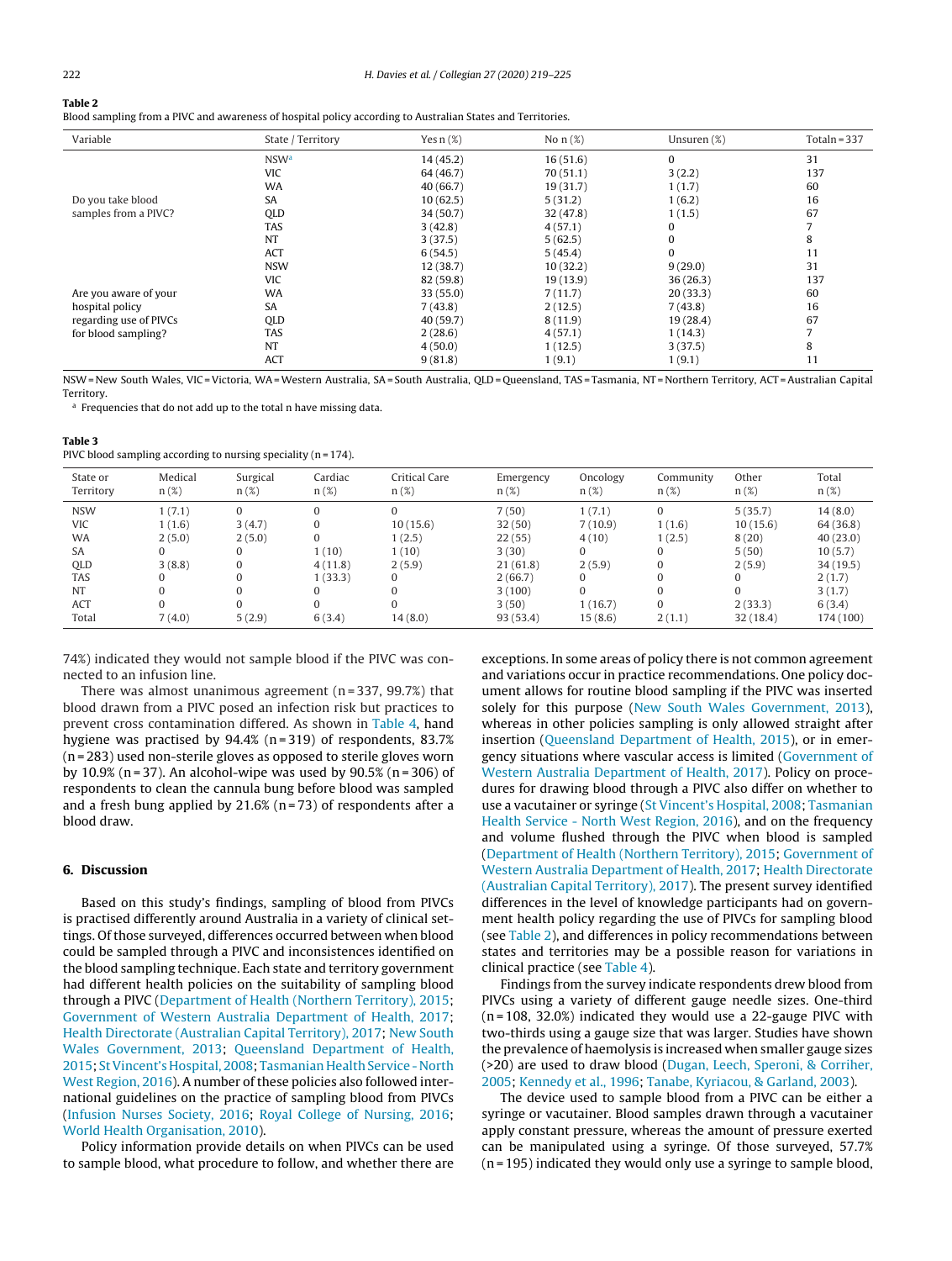<span id="page-5-0"></span>

|--|--|--|

Survey responses to PIVC blood sampling.

| Variable                                                                        |                          | n (%)338 (100)          |
|---------------------------------------------------------------------------------|--------------------------|-------------------------|
|                                                                                 | Frequency of blood       | 179 (53.0)              |
| Indicate reasons for PIVC blood                                                 | sampling                 |                         |
| sampling <sup>a</sup>                                                           | Difficulty of            | 223 (66.0)              |
|                                                                                 | venepuncture             |                         |
|                                                                                 | Patient comfort<br>Other | 194 (57.4)<br>83 (24.6) |
|                                                                                 | On insertion only        | 194 (57.4)              |
| Would you sample blood from                                                     | Irrespective of when     | 136 (40.2)              |
| a PIVC?                                                                         | cannula was inserted     |                         |
|                                                                                 | Never                    | 8(2.4)                  |
|                                                                                 | 14 <sub>g</sub>          | 190 (56.2)              |
| What PIVC gauge size would                                                      | 16 <sub>g</sub>          | 212 (62.7)              |
| you use to draw blood? <sup>a</sup>                                             | 18 <sub>g</sub>          | 260 (76.9)              |
|                                                                                 | 20g                      | 223 (66.0)              |
|                                                                                 | 22g                      | 108 (32.0)              |
| Do you withdraw and discard                                                     | Yes                      | 287 (84.9)              |
| blood before sampling?                                                          | No                       | 48 (14.2)               |
| Volume of blood discarded                                                       | 2mL                      | 26(7.7)                 |
| before blood from PIVC is                                                       | 5mL<br>$10 \text{ mL}$   | 162 (47.9)<br>80 (23.7) |
| sampled                                                                         | Other                    | 19(5.6)                 |
|                                                                                 | Never                    | 24(7.1)                 |
| In sampling blood, do you flush                                                 | Before                   | 35 (10.4)               |
| the PIVC? <sup>a</sup>                                                          | After                    | 245 (72.5)              |
|                                                                                 | Both before & after      | 90(26.6)                |
|                                                                                 | No infusion line is      | 250 (74.0)              |
| Do you sample blood from a<br>PIVC if? <sup>a</sup>                             | attached                 |                         |
|                                                                                 | No infusion line is in   | 54 (16.0)               |
|                                                                                 | use                      |                         |
|                                                                                 | Infusion is paused       | 52 (15.4)               |
|                                                                                 | Syringe                  | 195 (57.7)              |
| What device do you use to                                                       | Vacutainer<br>Both       | 43 (12.7)<br>90(26.6)   |
| sample blood from a PIVC?                                                       | Other                    | 7(2.1)                  |
|                                                                                 | None                     | 1(0.3)                  |
| What infection control                                                          | Hand hygiene             | 319 (94.4)              |
| measures do you take when                                                       | Non-sterile gloves       | 283 (83.7)              |
| sampling blood from a PIVC                                                      | Sterile gloves           | 37 (10.9)               |
| bung? <sup>a</sup>                                                              | Alco-wipe bung           | 306 (90.5)              |
|                                                                                 | Fresh bung               | 73 (21.6)               |
|                                                                                 | No                       | 219 (64.8)              |
| Is there a specific insertion site                                              | Hand                     | 56 (16.6)               |
| where you would not sample                                                      | Forearm                  | 4(1.2)                  |
| blood through a PIVC? <sup>a</sup>                                              | Cubital fossa            | 4(1.2)                  |
|                                                                                 | Foot                     | 89 (26.3)               |
| Are there any circumstances where you No<br>would not sample blood from a PIVC? | Yes                      | 51 (15.1)<br>277 (82.0) |
| Is a phlebotomy service available in the No                                     |                          | 116 (34.3)              |
| area you work at?                                                               | Yes                      | 222 (65.7)              |
| Have you observed your                                                          | No                       | 20(5.9)                 |
| colleagues draw blood from a                                                    | Yes                      | 318 (94.1)              |
| PIVC?                                                                           | Doctor                   | 227 (67.2)              |
| Who did you observe draw                                                        | Nurse                    | 299 (88.5)              |
| blood from a PIVC? <sup>a</sup>                                                 | Phlebotomist             | 27 (8.0)                |
|                                                                                 | Other                    | 4(1.2)                  |

<sup>a</sup> Multiple responses are possible.

whilst  $12.7\%$  (n = 43) of responses indicated preference for using a vacutainer. In  $26.6\%$  (n = 90) of responses, both devices were used to sample blood. Samples obtained from PIVCs using a vacutainer compared with a syringe was shown to cause more haemolysis in two studies ([Grant,](#page-6-0) [2003;](#page-6-0) [Ong,](#page-7-0) [Chan,](#page-7-0) [&](#page-7-0) [Lim,](#page-7-0) [2008\),](#page-7-0) whilst one study found no difference between either method [\(Phelan](#page-7-0) et [al.,](#page-7-0) [2018\).](#page-7-0) The chances of a haemolysed sample using a syringe was shown in one study more likely to occur if aspiration through the PIVC was perceived by the collector as difficult ([Dwyer,](#page-6-0) [Fry,](#page-6-0) [Sommerville,](#page-6-0) [&](#page-6-0) [Holdgate,](#page-6-0) [2006\).](#page-6-0) Evidence suggests that both a vacutainer or syringe are appropriate devices to sample blood, but both are influenced by ease of which blood is able to be aspirated from the PIVC.

Before a blood sample is collected from a PIVC, blood is often withdrawn to remove saline and other contaminates that may otherwise alter laboratory values [\(Infusion](#page-6-0) [Nurses](#page-6-0) [Society,](#page-6-0) [2016\).](#page-6-0) Of the responses obtained from the survey, nurses who withdrew and discarded blood, 47.9% (n = 162) discarded 5 mL before blood was sampled. The volume of blood discarded from a PIVC before sampling was reported to vary considerably ([Hambleton](#page-6-0) et [al.,](#page-6-0) [2014;](#page-6-0) [Zlotowski](#page-7-0) et [al.,](#page-7-0) [2001\).](#page-7-0) The amount of blood discarded was influenced by the dead space of the cannula and the length of extension tubing. A draw of 1 mL using a 22-gauge PIVC and a 15 cm exten-sion tube was shown to be sufficient to avoid sample dilution [\(Baker](#page-6-0) et [al.,](#page-6-0) [2013\).](#page-6-0)

Practice recommendations on the management of PIVCs suggest the flushing volume required to remove debris and fibrin deposits is 5–10 mL of sterile 0.9% sodium chloride ([Government](#page-6-0) [of](#page-6-0) [Western](#page-6-0) [Australia](#page-6-0) [Department](#page-6-0) [of](#page-6-0) [Health,](#page-6-0) [2017\).](#page-6-0) In maintaining patency of the PIVC, a push-pause method is suggested to enhance the rinsing effect before and after blood is sampled [\(Guiffant](#page-6-0) et [al.,](#page-6-0) [2012\).](#page-6-0) Of the nurses surveyed,  $26.6\%$  (n = 90) indicated routinely flushing the PIVC both before and after taking a blood sample. A study by [Keogh](#page-6-0) et al. (2016) found that the frequency and volume of flushing a PIVC did not influence the patency of the device.

The choice of PIVC insertion site can affect the degree of difficulty blood is able to be aspirated [\(Gagne](#page-6-0) [&](#page-6-0) [Sharma,](#page-6-0) [2017\).](#page-6-0) This survey found 64.8% (n = 219) of nurses did not indicate an insertion site they would not sample blood from, including feet and hands. Location of the insertion site and size of the vein play an important role in the degree of pressure differential and turbulence that may be caused when blood is drawn through a PIVC [\(Gagne](#page-6-0) [&](#page-6-0) [Sharma,](#page-6-0) [2017\).](#page-6-0) A higher prevalence of haemolysis was reported in one study when blood was sampled through a PIVC distal to a median sized vein ([Lippi,](#page-6-0) [Avanzini,](#page-6-0) [Aloe,](#page-6-0) [&](#page-6-0) [Cervellin,](#page-6-0) [2014\).](#page-6-0)

A common reason for the insertion of a PIVC is for the administration of intravenous fluid and medications ([Alexandrou](#page-6-0) et [al.,](#page-6-0) [2015\).](#page-6-0) This introduces the possibility of contamination if blood is sampled from a PIVC [\(Giavarina](#page-6-0) [&](#page-6-0) [Lippi,](#page-6-0) [2017\).](#page-6-0) The majority of nurses surveyed ( $n = 250$ , 74%) indicated they would not sample blood from a PIVC if connected to an infusion line. Investigation on the possibility of contamination when drawing blood from intravenous line demonstrated the influence of intravenous fluids was reduced after a second blood sample was taken [\(Taghizadeganzadeh,](#page-7-0) [Yazdankhahfard,](#page-7-0) [Farzaneh,](#page-7-0) [&](#page-7-0) [Mirzaei,](#page-7-0) [2016\).](#page-7-0)

Introduction of micro-organisms can result in the colonisation of the PIVC by contamination of the cannula hub leading to a cannula-related blood-stream infection ([Sato](#page-7-0) et [al.,](#page-7-0) [2017;](#page-7-0) [Stuart](#page-7-0) et [al.,](#page-7-0) [2013\).](#page-7-0) The risk of contamination increases with repeated PIVC handling at the hub when there is inadequate hand hygiene [\(Zhang](#page-7-0) et [al.,](#page-7-0) [2016\).](#page-7-0) There was almost unanimous agreement amongst respondents (n = 337, 99.7%) that blood drawn from a PIVC posed an infection risk but practices to prevent cross contamination differed. The most commonly performed infection control measure taken by those surveyed before blood was sampled from a PIVC was hand hygiene ( $n = 319, 94.4\%$ ) and the use of alcohol-wipes ( $n = 306$ , 90.5%).

#### **7. Strengths and limitations**

The strength of this study is it is the first to report on the prevalence of blood sampling from PIVCs by Australian nurses. The number of responses received allowed observations to be made of clinical practice by acute care nurses, but respondents were not surveyed if their practice occurred in a metropolitan, regional or remote healthcare facility. Distribution of the survey also made use of local nursing networks that may have skewed the locality of responses received, but its impact was reduced by advertising for participation through national nursing organisations. Since the survey was not undertaken by all nurses, this introduced a limitation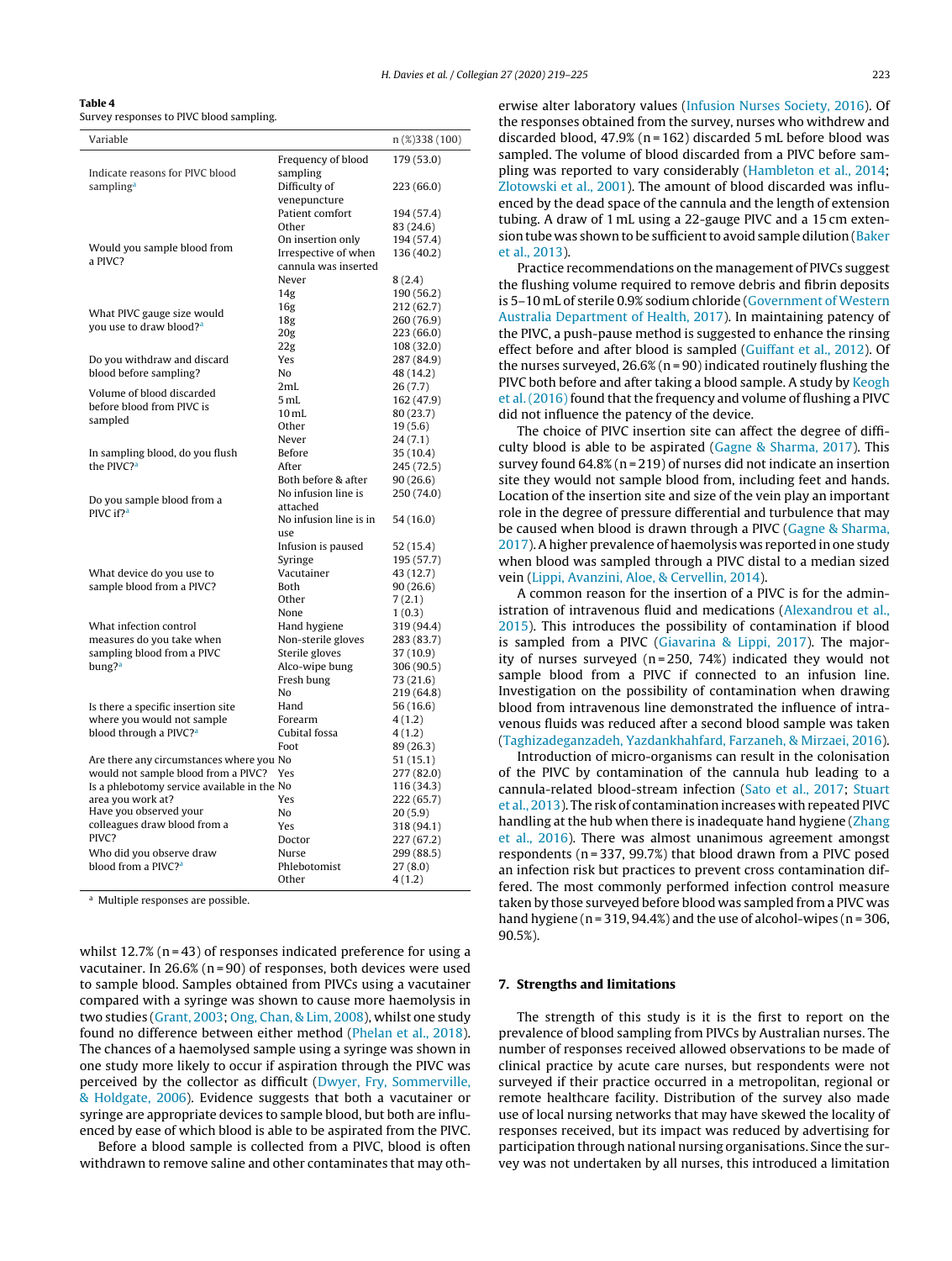<span id="page-6-0"></span>of sample non-response bias with the likelihood of responses from those who completed the survey possibly different to those who did not participate in the survey. The responses from states and territories were low and may not be representative of the whole population. Generalisations of prevalence and sampling practices according to speciality was not possible due to the small numbers of respondents who completed the survey from specific clinical areas.

#### **8. Conclusion**

Findings from this study suggest obtaining blood samples from PIVCs was regularly performed by acute care nurses in Australia. It occurred in a number of speciality settings and amongst different patient populations, but most prominently in the emergency department. Limited knowledge of policies and differences in policy recommendations may have contributed to variations in prevalence and practice reported by survey participants. To inform policy recommendations further research is needed to examine if there are differences in blood result accuracy, rates of haemolysis, rates of device failure, rates of phlebitis and cannula-related blood stream infections of blood samples obtained from a PIVC compared with venepuncture.

#### **Funding statement**

This study was funded by the Western Australian Nurses Memorial Charitable Trust.

#### **CRediT authorship contribution statement**

HD, EJ, LS and LC conceived the study. HD complied the survey and questions reviewed by EJ, LS and LC. Acquisition of survey responses was managed by AJ. Interpretation of findings was conducted by HD, EJ, LC and AJ. HD drafted the manuscript. Draft for publication was approved by all listed authors.

#### **Conflict of interest**

None.

#### **Acknowledgments**

Australian Nursing and Midwifery Federation and Australian College of Nursing for assistance with distribution of survey.

#### **References**

- Alexandrou, E., Ray-Barruel, G., Carr, P. C., Frost, S., Inwood, S., Higgins, N., . . . & Rickard, C. M. (2015). [International](http://refhub.elsevier.com/S1322-7696(19)30080-0/sbref0005) [prevalance](http://refhub.elsevier.com/S1322-7696(19)30080-0/sbref0005) [of](http://refhub.elsevier.com/S1322-7696(19)30080-0/sbref0005) [the](http://refhub.elsevier.com/S1322-7696(19)30080-0/sbref0005) [use](http://refhub.elsevier.com/S1322-7696(19)30080-0/sbref0005) [of](http://refhub.elsevier.com/S1322-7696(19)30080-0/sbref0005) [peripheral](http://refhub.elsevier.com/S1322-7696(19)30080-0/sbref0005) [intravenous](http://refhub.elsevier.com/S1322-7696(19)30080-0/sbref0005) [catheters.](http://refhub.elsevier.com/S1322-7696(19)30080-0/sbref0005) [Journal](http://refhub.elsevier.com/S1322-7696(19)30080-0/sbref0005) [of](http://refhub.elsevier.com/S1322-7696(19)30080-0/sbref0005) [Hospital](http://refhub.elsevier.com/S1322-7696(19)30080-0/sbref0005) [Medicine](http://refhub.elsevier.com/S1322-7696(19)30080-0/sbref0005)[,](http://refhub.elsevier.com/S1322-7696(19)30080-0/sbref0005) [10](http://refhub.elsevier.com/S1322-7696(19)30080-0/sbref0005)[\(8\),](http://refhub.elsevier.com/S1322-7696(19)30080-0/sbref0005) [530–533.](http://refhub.elsevier.com/S1322-7696(19)30080-0/sbref0005)
- Atkinson, R., & Flint, J. (2001). Accessing hidden and hard-to-reach populations: Snowball research strategies. Social research update. pp. 33. Accessed 23 March 2018. <http://sru.soc.surrey.ac.uk/SRU33.html>
- Azman, W. N. W., Omar, J., Koon, T. S., & Ismail, T. S. T. (2019). [Hemolyzed](http://refhub.elsevier.com/S1322-7696(19)30080-0/sbref0015) [specimens:](http://refhub.elsevier.com/S1322-7696(19)30080-0/sbref0015) [Major](http://refhub.elsevier.com/S1322-7696(19)30080-0/sbref0015) [challenge](http://refhub.elsevier.com/S1322-7696(19)30080-0/sbref0015) [for](http://refhub.elsevier.com/S1322-7696(19)30080-0/sbref0015) [identifying](http://refhub.elsevier.com/S1322-7696(19)30080-0/sbref0015) [and](http://refhub.elsevier.com/S1322-7696(19)30080-0/sbref0015) [rejecting](http://refhub.elsevier.com/S1322-7696(19)30080-0/sbref0015) [specimens](http://refhub.elsevier.com/S1322-7696(19)30080-0/sbref0015) [in](http://refhub.elsevier.com/S1322-7696(19)30080-0/sbref0015) [clinical](http://refhub.elsevier.com/S1322-7696(19)30080-0/sbref0015) [laboratories.](http://refhub.elsevier.com/S1322-7696(19)30080-0/sbref0015) [Oman](http://refhub.elsevier.com/S1322-7696(19)30080-0/sbref0015) [Medical](http://refhub.elsevier.com/S1322-7696(19)30080-0/sbref0015) [Journal](http://refhub.elsevier.com/S1322-7696(19)30080-0/sbref0015)[,](http://refhub.elsevier.com/S1322-7696(19)30080-0/sbref0015) [34](http://refhub.elsevier.com/S1322-7696(19)30080-0/sbref0015)[\(2\),](http://refhub.elsevier.com/S1322-7696(19)30080-0/sbref0015) [94–98.](http://refhub.elsevier.com/S1322-7696(19)30080-0/sbref0015)
- Baker, R. B., Summer, S. S., Lawrence, M., Shova, A., McGraw, C. A., & Khoury, J. (2013). [Determining](http://refhub.elsevier.com/S1322-7696(19)30080-0/sbref0020) [optimal](http://refhub.elsevier.com/S1322-7696(19)30080-0/sbref0020) [waste](http://refhub.elsevier.com/S1322-7696(19)30080-0/sbref0020) [volume](http://refhub.elsevier.com/S1322-7696(19)30080-0/sbref0020) [from](http://refhub.elsevier.com/S1322-7696(19)30080-0/sbref0020) [an](http://refhub.elsevier.com/S1322-7696(19)30080-0/sbref0020) [intravenous](http://refhub.elsevier.com/S1322-7696(19)30080-0/sbref0020) [catheter.](http://refhub.elsevier.com/S1322-7696(19)30080-0/sbref0020) [Journal](http://refhub.elsevier.com/S1322-7696(19)30080-0/sbref0020) [of](http://refhub.elsevier.com/S1322-7696(19)30080-0/sbref0020) [Infusion](http://refhub.elsevier.com/S1322-7696(19)30080-0/sbref0020) [Nursing](http://refhub.elsevier.com/S1322-7696(19)30080-0/sbref0020)[,](http://refhub.elsevier.com/S1322-7696(19)30080-0/sbref0020) [36](http://refhub.elsevier.com/S1322-7696(19)30080-0/sbref0020)[\(2\),](http://refhub.elsevier.com/S1322-7696(19)30080-0/sbref0020) [92–96.](http://refhub.elsevier.com/S1322-7696(19)30080-0/sbref0020)
- Berg, J. E., Ahee, P., & Berg, J. D. (2011). Variation in phlebotomy techniques in emergency medicine and the incidence of haemolysed samples. Annals of Clinical Biochemistry, 48, 562–565. [http://dx.doi.org/10.1258/acb.2011.011099](dx.doi.org/10.1258/acb.2011.011099)
- Berger-Achituv, S., Budde-Schwartzman, B., Ellis, M. H., Shenkman, Z., & Erez, I. (2010). [Blood](http://refhub.elsevier.com/S1322-7696(19)30080-0/sbref0030) [sampling](http://refhub.elsevier.com/S1322-7696(19)30080-0/sbref0030) [through](http://refhub.elsevier.com/S1322-7696(19)30080-0/sbref0030) [peripheral](http://refhub.elsevier.com/S1322-7696(19)30080-0/sbref0030) [venous](http://refhub.elsevier.com/S1322-7696(19)30080-0/sbref0030) [catheters](http://refhub.elsevier.com/S1322-7696(19)30080-0/sbref0030) [is](http://refhub.elsevier.com/S1322-7696(19)30080-0/sbref0030) [reliable](http://refhub.elsevier.com/S1322-7696(19)30080-0/sbref0030) [for](http://refhub.elsevier.com/S1322-7696(19)30080-0/sbref0030) [selected](http://refhub.elsevier.com/S1322-7696(19)30080-0/sbref0030) [basic](http://refhub.elsevier.com/S1322-7696(19)30080-0/sbref0030) [analytes](http://refhub.elsevier.com/S1322-7696(19)30080-0/sbref0030) [in](http://refhub.elsevier.com/S1322-7696(19)30080-0/sbref0030) [children.](http://refhub.elsevier.com/S1322-7696(19)30080-0/sbref0030) [Pediatrics](http://refhub.elsevier.com/S1322-7696(19)30080-0/sbref0030)[,](http://refhub.elsevier.com/S1322-7696(19)30080-0/sbref0030) [126](http://refhub.elsevier.com/S1322-7696(19)30080-0/sbref0030)[\(1\),](http://refhub.elsevier.com/S1322-7696(19)30080-0/sbref0030) [e179](http://refhub.elsevier.com/S1322-7696(19)30080-0/sbref0030)-[e186.](http://refhub.elsevier.com/S1322-7696(19)30080-0/sbref0030)
- Bodansky, D. M. S., Lumley, S. E., Chakraborty, R., Mani, D., Hodson, J., Hallissey, M. T., & Tucker, O. N. (2017). [Potential](http://refhub.elsevier.com/S1322-7696(19)30080-0/sbref0035) [cost](http://refhub.elsevier.com/S1322-7696(19)30080-0/sbref0035) [savings](http://refhub.elsevier.com/S1322-7696(19)30080-0/sbref0035) [by](http://refhub.elsevier.com/S1322-7696(19)30080-0/sbref0035) [minimisation](http://refhub.elsevier.com/S1322-7696(19)30080-0/sbref0035) [of](http://refhub.elsevier.com/S1322-7696(19)30080-0/sbref0035) [blood](http://refhub.elsevier.com/S1322-7696(19)30080-0/sbref0035) [sample](http://refhub.elsevier.com/S1322-7696(19)30080-0/sbref0035) [delays](http://refhub.elsevier.com/S1322-7696(19)30080-0/sbref0035) [on](http://refhub.elsevier.com/S1322-7696(19)30080-0/sbref0035) [care](http://refhub.elsevier.com/S1322-7696(19)30080-0/sbref0035) [decision](http://refhub.elsevier.com/S1322-7696(19)30080-0/sbref0035) [making](http://refhub.elsevier.com/S1322-7696(19)30080-0/sbref0035) [in](http://refhub.elsevier.com/S1322-7696(19)30080-0/sbref0035) [urgent](http://refhub.elsevier.com/S1322-7696(19)30080-0/sbref0035) [care](http://refhub.elsevier.com/S1322-7696(19)30080-0/sbref0035) [services.](http://refhub.elsevier.com/S1322-7696(19)30080-0/sbref0035) [Annals](http://refhub.elsevier.com/S1322-7696(19)30080-0/sbref0035) [of](http://refhub.elsevier.com/S1322-7696(19)30080-0/sbref0035) [Medicine](http://refhub.elsevier.com/S1322-7696(19)30080-0/sbref0035) [and](http://refhub.elsevier.com/S1322-7696(19)30080-0/sbref0035) [Surgery](http://refhub.elsevier.com/S1322-7696(19)30080-0/sbref0035), [20](http://refhub.elsevier.com/S1322-7696(19)30080-0/sbref0035)[,](http://refhub.elsevier.com/S1322-7696(19)30080-0/sbref0035) [37](http://refhub.elsevier.com/S1322-7696(19)30080-0/sbref0035)–[40.](http://refhub.elsevier.com/S1322-7696(19)30080-0/sbref0035)
- Buowari, O. Y. (2013). Complications of venepuncture. Advances in Bioscience and Biotechnology, 4, 126–128. [http://dx.doi.org/10.4236/abb.2013.4241A4018](dx.doi.org/10.4236/abb.2013.4241A4018)
- Carr, P. C., Rippey, J., Moore, T., Ngo, H., Cooke, M. L., Higgins, N. S., & Rickard, C. M. (2016). [Reasons](http://refhub.elsevier.com/S1322-7696(19)30080-0/sbref0045) [for](http://refhub.elsevier.com/S1322-7696(19)30080-0/sbref0045) [removal](http://refhub.elsevier.com/S1322-7696(19)30080-0/sbref0045) [of](http://refhub.elsevier.com/S1322-7696(19)30080-0/sbref0045) [emergency](http://refhub.elsevier.com/S1322-7696(19)30080-0/sbref0045) [department-inserted](http://refhub.elsevier.com/S1322-7696(19)30080-0/sbref0045) [peripheral](http://refhub.elsevier.com/S1322-7696(19)30080-0/sbref0045) [intravenous](http://refhub.elsevier.com/S1322-7696(19)30080-0/sbref0045) [cannulae](http://refhub.elsevier.com/S1322-7696(19)30080-0/sbref0045) [in](http://refhub.elsevier.com/S1322-7696(19)30080-0/sbref0045) [admitted](http://refhub.elsevier.com/S1322-7696(19)30080-0/sbref0045) [patients:](http://refhub.elsevier.com/S1322-7696(19)30080-0/sbref0045) [A](http://refhub.elsevier.com/S1322-7696(19)30080-0/sbref0045) [retrospective](http://refhub.elsevier.com/S1322-7696(19)30080-0/sbref0045) [medical](http://refhub.elsevier.com/S1322-7696(19)30080-0/sbref0045) [chart](http://refhub.elsevier.com/S1322-7696(19)30080-0/sbref0045) [audit](http://refhub.elsevier.com/S1322-7696(19)30080-0/sbref0045) [in](http://refhub.elsevier.com/S1322-7696(19)30080-0/sbref0045) [Australia.](http://refhub.elsevier.com/S1322-7696(19)30080-0/sbref0045) [Infection](http://refhub.elsevier.com/S1322-7696(19)30080-0/sbref0045) [Control](http://refhub.elsevier.com/S1322-7696(19)30080-0/sbref0045) [and](http://refhub.elsevier.com/S1322-7696(19)30080-0/sbref0045) [Hospital](http://refhub.elsevier.com/S1322-7696(19)30080-0/sbref0045) [Epidemiology](http://refhub.elsevier.com/S1322-7696(19)30080-0/sbref0045)[,](http://refhub.elsevier.com/S1322-7696(19)30080-0/sbref0045) [37](http://refhub.elsevier.com/S1322-7696(19)30080-0/sbref0045)[\(7\),](http://refhub.elsevier.com/S1322-7696(19)30080-0/sbref0045) [874](http://refhub.elsevier.com/S1322-7696(19)30080-0/sbref0045)-[876.](http://refhub.elsevier.com/S1322-7696(19)30080-0/sbref0045)
- Corbo, J., Fu, L., Silver, M., Atallah, H., & Bijur, P. (2007). [Comparison](http://refhub.elsevier.com/S1322-7696(19)30080-0/sbref0050) [of](http://refhub.elsevier.com/S1322-7696(19)30080-0/sbref0050) [laboratory](http://refhub.elsevier.com/S1322-7696(19)30080-0/sbref0050) [values](http://refhub.elsevier.com/S1322-7696(19)30080-0/sbref0050) [obtained](http://refhub.elsevier.com/S1322-7696(19)30080-0/sbref0050) [by](http://refhub.elsevier.com/S1322-7696(19)30080-0/sbref0050) [phlebotomy](http://refhub.elsevier.com/S1322-7696(19)30080-0/sbref0050) [versus](http://refhub.elsevier.com/S1322-7696(19)30080-0/sbref0050) [saline](http://refhub.elsevier.com/S1322-7696(19)30080-0/sbref0050) [lock](http://refhub.elsevier.com/S1322-7696(19)30080-0/sbref0050) [devices.](http://refhub.elsevier.com/S1322-7696(19)30080-0/sbref0050) [Academic](http://refhub.elsevier.com/S1322-7696(19)30080-0/sbref0050) [Emergency](http://refhub.elsevier.com/S1322-7696(19)30080-0/sbref0050) [Medicine](http://refhub.elsevier.com/S1322-7696(19)30080-0/sbref0050)[,](http://refhub.elsevier.com/S1322-7696(19)30080-0/sbref0050) [14](http://refhub.elsevier.com/S1322-7696(19)30080-0/sbref0050)[,](http://refhub.elsevier.com/S1322-7696(19)30080-0/sbref0050) [23–28.](http://refhub.elsevier.com/S1322-7696(19)30080-0/sbref0050)
- Coventry, L. L., Jacob, A. M., Davies, H. T., Stoneman, L., Keogh, S., & Jacob, E. R. (2019). Drawing blood from peripheral intravenous cannula compared with venepuncture: A systematic review and meta-analysis. Journal of Advanced Nursing, [http://dx.doi.org/10.1111/jan.14078](dx.doi.org/10.1111/jan.14078). Early view 20 June 2019
- Cox, S. R., Dages, J., Jarjoura, D., & Hazelett, S. (2004). [Blood](http://refhub.elsevier.com/S1322-7696(19)30080-0/sbref0060) [samples](http://refhub.elsevier.com/S1322-7696(19)30080-0/sbref0060) [drawn](http://refhub.elsevier.com/S1322-7696(19)30080-0/sbref0060) [from](http://refhub.elsevier.com/S1322-7696(19)30080-0/sbref0060) [IV](http://refhub.elsevier.com/S1322-7696(19)30080-0/sbref0060) [catheters](http://refhub.elsevier.com/S1322-7696(19)30080-0/sbref0060) [have](http://refhub.elsevier.com/S1322-7696(19)30080-0/sbref0060) [less](http://refhub.elsevier.com/S1322-7696(19)30080-0/sbref0060) [hemolysis](http://refhub.elsevier.com/S1322-7696(19)30080-0/sbref0060) [when](http://refhub.elsevier.com/S1322-7696(19)30080-0/sbref0060) [5-mL](http://refhub.elsevier.com/S1322-7696(19)30080-0/sbref0060) [\(vs](http://refhub.elsevier.com/S1322-7696(19)30080-0/sbref0060) [10-mL\)](http://refhub.elsevier.com/S1322-7696(19)30080-0/sbref0060) [collection](http://refhub.elsevier.com/S1322-7696(19)30080-0/sbref0060) [tubes](http://refhub.elsevier.com/S1322-7696(19)30080-0/sbref0060) [are](http://refhub.elsevier.com/S1322-7696(19)30080-0/sbref0060) [used.](http://refhub.elsevier.com/S1322-7696(19)30080-0/sbref0060) [Journal](http://refhub.elsevier.com/S1322-7696(19)30080-0/sbref0060) [of](http://refhub.elsevier.com/S1322-7696(19)30080-0/sbref0060) [Emergency](http://refhub.elsevier.com/S1322-7696(19)30080-0/sbref0060) [Nursing](http://refhub.elsevier.com/S1322-7696(19)30080-0/sbref0060)[,](http://refhub.elsevier.com/S1322-7696(19)30080-0/sbref0060) [30](http://refhub.elsevier.com/S1322-7696(19)30080-0/sbref0060)[\(6\),](http://refhub.elsevier.com/S1322-7696(19)30080-0/sbref0060) [529–533.](http://refhub.elsevier.com/S1322-7696(19)30080-0/sbref0060)
- Decker, K., Ireland, S., O'Sullivan, L., Boucher, S., Kite, L., & Mitra, B. (2016). Peripheral intravenous catheter insertion in the emergency department. Australasian Emergency Nursing Journal, 19, 138–142. [http://dx.doi.org/10.](dx.doi.org/10.1016/j.aenj.2015.1012.1003) [1016/j.aenj.2015.1012.1003](dx.doi.org/10.1016/j.aenj.2015.1012.1003)
- Department of Health (Northern Territory). (2015). [Peripheral](http://refhub.elsevier.com/S1322-7696(19)30080-0/sbref0070) [intravascular](http://refhub.elsevier.com/S1322-7696(19)30080-0/sbref0070) [catheters](http://refhub.elsevier.com/S1322-7696(19)30080-0/sbref0070) [\(PIVC\)](http://refhub.elsevier.com/S1322-7696(19)30080-0/sbref0070) [insertion](http://refhub.elsevier.com/S1322-7696(19)30080-0/sbref0070) [and](http://refhub.elsevier.com/S1322-7696(19)30080-0/sbref0070) [management](http://refhub.elsevier.com/S1322-7696(19)30080-0/sbref0070) [\(adult\)](http://refhub.elsevier.com/S1322-7696(19)30080-0/sbref0070) [NT](http://refhub.elsevier.com/S1322-7696(19)30080-0/sbref0070) [health](http://refhub.elsevier.com/S1322-7696(19)30080-0/sbref0070) [services](http://refhub.elsevier.com/S1322-7696(19)30080-0/sbref0070) [procedure.](http://refhub.elsevier.com/S1322-7696(19)30080-0/sbref0070) [Doc-ID:](http://refhub.elsevier.com/S1322-7696(19)30080-0/sbref0070) [HEALTHINTRA-1880-2301](http://refhub.elsevier.com/S1322-7696(19)30080-0/sbref0070)[.](http://refhub.elsevier.com/S1322-7696(19)30080-0/sbref0070) [Northern](http://refhub.elsevier.com/S1322-7696(19)30080-0/sbref0070) [Territory](http://refhub.elsevier.com/S1322-7696(19)30080-0/sbref0070) [Government.](http://refhub.elsevier.com/S1322-7696(19)30080-0/sbref0070)
- Dietrich, H. (2004). [One](http://refhub.elsevier.com/S1322-7696(19)30080-0/sbref0075) [poke](http://refhub.elsevier.com/S1322-7696(19)30080-0/sbref0075) [or](http://refhub.elsevier.com/S1322-7696(19)30080-0/sbref0075) [two:](http://refhub.elsevier.com/S1322-7696(19)30080-0/sbref0075) [can](http://refhub.elsevier.com/S1322-7696(19)30080-0/sbref0075) [intravenous](http://refhub.elsevier.com/S1322-7696(19)30080-0/sbref0075) [catheters](http://refhub.elsevier.com/S1322-7696(19)30080-0/sbref0075) [provide](http://refhub.elsevier.com/S1322-7696(19)30080-0/sbref0075) [an](http://refhub.elsevier.com/S1322-7696(19)30080-0/sbref0075) [acceptable](http://refhub.elsevier.com/S1322-7696(19)30080-0/sbref0075) [blood](http://refhub.elsevier.com/S1322-7696(19)30080-0/sbref0075) [sample?](http://refhub.elsevier.com/S1322-7696(19)30080-0/sbref0075) [A](http://refhub.elsevier.com/S1322-7696(19)30080-0/sbref0075) [data](http://refhub.elsevier.com/S1322-7696(19)30080-0/sbref0075) [set](http://refhub.elsevier.com/S1322-7696(19)30080-0/sbref0075) [presentation,](http://refhub.elsevier.com/S1322-7696(19)30080-0/sbref0075) [review](http://refhub.elsevier.com/S1322-7696(19)30080-0/sbref0075) [of](http://refhub.elsevier.com/S1322-7696(19)30080-0/sbref0075) [previous](http://refhub.elsevier.com/S1322-7696(19)30080-0/sbref0075) [data](http://refhub.elsevier.com/S1322-7696(19)30080-0/sbref0075) [sets,](http://refhub.elsevier.com/S1322-7696(19)30080-0/sbref0075) [and](http://refhub.elsevier.com/S1322-7696(19)30080-0/sbref0075) [discussion.](http://refhub.elsevier.com/S1322-7696(19)30080-0/sbref0075) [Journal](http://refhub.elsevier.com/S1322-7696(19)30080-0/sbref0075) [of](http://refhub.elsevier.com/S1322-7696(19)30080-0/sbref0075) [Emergency](http://refhub.elsevier.com/S1322-7696(19)30080-0/sbref0075) [Nursing](http://refhub.elsevier.com/S1322-7696(19)30080-0/sbref0075)[,](http://refhub.elsevier.com/S1322-7696(19)30080-0/sbref0075) [30](http://refhub.elsevier.com/S1322-7696(19)30080-0/sbref0075)[\(6\),](http://refhub.elsevier.com/S1322-7696(19)30080-0/sbref0075) [529–533.](http://refhub.elsevier.com/S1322-7696(19)30080-0/sbref0075)
- Dugan, L., Leech, L., Speroni, K. G., & Corriher, J. (2005). [Factors](http://refhub.elsevier.com/S1322-7696(19)30080-0/sbref0080) [affecting](http://refhub.elsevier.com/S1322-7696(19)30080-0/sbref0080) [hemolysis](http://refhub.elsevier.com/S1322-7696(19)30080-0/sbref0080) [rates](http://refhub.elsevier.com/S1322-7696(19)30080-0/sbref0080) [in](http://refhub.elsevier.com/S1322-7696(19)30080-0/sbref0080) [blood](http://refhub.elsevier.com/S1322-7696(19)30080-0/sbref0080) [samples](http://refhub.elsevier.com/S1322-7696(19)30080-0/sbref0080) [drawn](http://refhub.elsevier.com/S1322-7696(19)30080-0/sbref0080) [from](http://refhub.elsevier.com/S1322-7696(19)30080-0/sbref0080) [newly](http://refhub.elsevier.com/S1322-7696(19)30080-0/sbref0080) [placed](http://refhub.elsevier.com/S1322-7696(19)30080-0/sbref0080) [IV](http://refhub.elsevier.com/S1322-7696(19)30080-0/sbref0080) [sites](http://refhub.elsevier.com/S1322-7696(19)30080-0/sbref0080) [in](http://refhub.elsevier.com/S1322-7696(19)30080-0/sbref0080) [the](http://refhub.elsevier.com/S1322-7696(19)30080-0/sbref0080) [emergency](http://refhub.elsevier.com/S1322-7696(19)30080-0/sbref0080) [department.](http://refhub.elsevier.com/S1322-7696(19)30080-0/sbref0080) [Journal](http://refhub.elsevier.com/S1322-7696(19)30080-0/sbref0080) [of](http://refhub.elsevier.com/S1322-7696(19)30080-0/sbref0080) [Emergency](http://refhub.elsevier.com/S1322-7696(19)30080-0/sbref0080) [Nursing](http://refhub.elsevier.com/S1322-7696(19)30080-0/sbref0080)[,](http://refhub.elsevier.com/S1322-7696(19)30080-0/sbref0080) [31](http://refhub.elsevier.com/S1322-7696(19)30080-0/sbref0080)[\(4\),](http://refhub.elsevier.com/S1322-7696(19)30080-0/sbref0080) [338–345.](http://refhub.elsevier.com/S1322-7696(19)30080-0/sbref0080)
- Dwyer, D. G., Fry, M., Sommerville, A., & Holdgate, A. (2006). Randomized, single blinded control trial comparing haemolysis rate between two cannula aspiration techniques. Emergency Medicine Australasia, 18(5–6), 484–488. [http://dx.doi.org/10.1111/j.1742-6723.2006.00895.x](dx.doi.org/10.1111/j.1742-6723.2006.00895.x)
- Gagne, P., & Sharma, K. (2017). Relationship of common vascular anatomy to cannulated catheters. Journal of Vascular Medicine & Surgery, 2017, 5157914 [http://dx.doi.org/10.1155/2017/5157914](dx.doi.org/10.1155/2017/5157914)
- Giavarina, D., & Lippi, G. (2017). Blood venous sample collection: Recommendations overview and a checklist to improve quality. Clinical Biochemistry, 50(10–11), 568–573. [http://dx.doi.org/10.1016/j.clinbiochem.](dx.doi.org/10.1016/j.clinbiochem.2017.1002.1021) [2017.1002.1021](dx.doi.org/10.1016/j.clinbiochem.2017.1002.1021)
- Government of Western Australia Department of Health. (2017). Insertion and management of periphreal intravenous cannulae in Western Australian healthcare facilities policy.. Accessed 14 April 2018. [http://www.health.wa.gov.au/](http://www.health.wa.gov.au/circularsnew/pdfs/13345.pdf) [circularsnew/pdfs/13345.pdf](http://www.health.wa.gov.au/circularsnew/pdfs/13345.pdf)
- Grant, M. S. (2003). [The](http://refhub.elsevier.com/S1322-7696(19)30080-0/sbref0105) [effect](http://refhub.elsevier.com/S1322-7696(19)30080-0/sbref0105) [of](http://refhub.elsevier.com/S1322-7696(19)30080-0/sbref0105) [blood](http://refhub.elsevier.com/S1322-7696(19)30080-0/sbref0105) [drawing](http://refhub.elsevier.com/S1322-7696(19)30080-0/sbref0105) [techniques](http://refhub.elsevier.com/S1322-7696(19)30080-0/sbref0105) [and](http://refhub.elsevier.com/S1322-7696(19)30080-0/sbref0105) [equipment](http://refhub.elsevier.com/S1322-7696(19)30080-0/sbref0105) [on](http://refhub.elsevier.com/S1322-7696(19)30080-0/sbref0105) [the](http://refhub.elsevier.com/S1322-7696(19)30080-0/sbref0105) [hemolysis](http://refhub.elsevier.com/S1322-7696(19)30080-0/sbref0105) [of](http://refhub.elsevier.com/S1322-7696(19)30080-0/sbref0105) [ED](http://refhub.elsevier.com/S1322-7696(19)30080-0/sbref0105) [laboratory](http://refhub.elsevier.com/S1322-7696(19)30080-0/sbref0105) [blood](http://refhub.elsevier.com/S1322-7696(19)30080-0/sbref0105) [samples.](http://refhub.elsevier.com/S1322-7696(19)30080-0/sbref0105) [Journal](http://refhub.elsevier.com/S1322-7696(19)30080-0/sbref0105) [of](http://refhub.elsevier.com/S1322-7696(19)30080-0/sbref0105) [Emergency](http://refhub.elsevier.com/S1322-7696(19)30080-0/sbref0105) [Nursing](http://refhub.elsevier.com/S1322-7696(19)30080-0/sbref0105)[,](http://refhub.elsevier.com/S1322-7696(19)30080-0/sbref0105) [29](http://refhub.elsevier.com/S1322-7696(19)30080-0/sbref0105)[\(2\),](http://refhub.elsevier.com/S1322-7696(19)30080-0/sbref0105) [116–121.](http://refhub.elsevier.com/S1322-7696(19)30080-0/sbref0105)
- Guiffant, G., Durussel, J. J., Merckx, J., Flaud, P., Vigier, J. P., & Mousset, P. (2012). Flushing of intravascular access devices (IVADs) efficacy of pulsed and continuous infusions. The Journal of Vascular Access, 13(1), 75–78. [http://dx.doi.](dx.doi.org/10.5301/JVA.2011.8487) [org/10.5301/JVA.2011.8487](dx.doi.org/10.5301/JVA.2011.8487)
- Hambleton, V. L., Gomez, I. A., & Andreu, F. A. B. (2014). [Venipuncture](http://refhub.elsevier.com/S1322-7696(19)30080-0/sbref0115) [versus](http://refhub.elsevier.com/S1322-7696(19)30080-0/sbref0115) [peripheral](http://refhub.elsevier.com/S1322-7696(19)30080-0/sbref0115) [catheter:](http://refhub.elsevier.com/S1322-7696(19)30080-0/sbref0115) [do](http://refhub.elsevier.com/S1322-7696(19)30080-0/sbref0115) [infusions](http://refhub.elsevier.com/S1322-7696(19)30080-0/sbref0115) [alter](http://refhub.elsevier.com/S1322-7696(19)30080-0/sbref0115) [laboratory](http://refhub.elsevier.com/S1322-7696(19)30080-0/sbref0115) [results?](http://refhub.elsevier.com/S1322-7696(19)30080-0/sbref0115) [Journal](http://refhub.elsevier.com/S1322-7696(19)30080-0/sbref0115) [of](http://refhub.elsevier.com/S1322-7696(19)30080-0/sbref0115) [Emergency](http://refhub.elsevier.com/S1322-7696(19)30080-0/sbref0115) [Nursing](http://refhub.elsevier.com/S1322-7696(19)30080-0/sbref0115)[,](http://refhub.elsevier.com/S1322-7696(19)30080-0/sbref0115) [40](http://refhub.elsevier.com/S1322-7696(19)30080-0/sbref0115)[\(1\),](http://refhub.elsevier.com/S1322-7696(19)30080-0/sbref0115) [20–26.](http://refhub.elsevier.com/S1322-7696(19)30080-0/sbref0115)
- Health Directorate (Australian Capital Territory). (2017). [Canberra](http://refhub.elsevier.com/S1322-7696(19)30080-0/sbref0120) [hospital](http://refhub.elsevier.com/S1322-7696(19)30080-0/sbref0120) [and](http://refhub.elsevier.com/S1322-7696(19)30080-0/sbref0120) [health](http://refhub.elsevier.com/S1322-7696(19)30080-0/sbref0120) [services](http://refhub.elsevier.com/S1322-7696(19)30080-0/sbref0120) [procedure:](http://refhub.elsevier.com/S1322-7696(19)30080-0/sbref0120) [Peripheral](http://refhub.elsevier.com/S1322-7696(19)30080-0/sbref0120) [intravenous](http://refhub.elsevier.com/S1322-7696(19)30080-0/sbref0120) [cannula,](http://refhub.elsevier.com/S1322-7696(19)30080-0/sbref0120) [adults](http://refhub.elsevier.com/S1322-7696(19)30080-0/sbref0120) [and](http://refhub.elsevier.com/S1322-7696(19)30080-0/sbref0120) [children](http://refhub.elsevier.com/S1322-7696(19)30080-0/sbref0120) [\(not](http://refhub.elsevier.com/S1322-7696(19)30080-0/sbref0120) [neonates\).](http://refhub.elsevier.com/S1322-7696(19)30080-0/sbref0120) [CHHS15/116](http://refhub.elsevier.com/S1322-7696(19)30080-0/sbref0120)[.](http://refhub.elsevier.com/S1322-7696(19)30080-0/sbref0120) [ACT](http://refhub.elsevier.com/S1322-7696(19)30080-0/sbref0120) [Government](http://refhub.elsevier.com/S1322-7696(19)30080-0/sbref0120) [Health,](http://refhub.elsevier.com/S1322-7696(19)30080-0/sbref0120) [Canberra](http://refhub.elsevier.com/S1322-7696(19)30080-0/sbref0120) [Hospital](http://refhub.elsevier.com/S1322-7696(19)30080-0/sbref0120) [and](http://refhub.elsevier.com/S1322-7696(19)30080-0/sbref0120) [Health](http://refhub.elsevier.com/S1322-7696(19)30080-0/sbref0120) [Services.](http://refhub.elsevier.com/S1322-7696(19)30080-0/sbref0120)
- Helm, R. E., Klausner, J. D., Klemperer, J. D., Flint, L. M., & Huang, E. (2015). [Accepted](http://refhub.elsevier.com/S1322-7696(19)30080-0/sbref0125) [but](http://refhub.elsevier.com/S1322-7696(19)30080-0/sbref0125) [unacceptable:](http://refhub.elsevier.com/S1322-7696(19)30080-0/sbref0125) [Peripheral](http://refhub.elsevier.com/S1322-7696(19)30080-0/sbref0125) [IV](http://refhub.elsevier.com/S1322-7696(19)30080-0/sbref0125) [catheter](http://refhub.elsevier.com/S1322-7696(19)30080-0/sbref0125) [failure.](http://refhub.elsevier.com/S1322-7696(19)30080-0/sbref0125) [Journal](http://refhub.elsevier.com/S1322-7696(19)30080-0/sbref0125) [of](http://refhub.elsevier.com/S1322-7696(19)30080-0/sbref0125) [Infusion](http://refhub.elsevier.com/S1322-7696(19)30080-0/sbref0125) [Nursing](http://refhub.elsevier.com/S1322-7696(19)30080-0/sbref0125), [38](http://refhub.elsevier.com/S1322-7696(19)30080-0/sbref0125)[\(3\),](http://refhub.elsevier.com/S1322-7696(19)30080-0/sbref0125) [189–203.](http://refhub.elsevier.com/S1322-7696(19)30080-0/sbref0125)

Infusion Nurses Society. (2016). [Infusion](http://refhub.elsevier.com/S1322-7696(19)30080-0/sbref0130) [therapy](http://refhub.elsevier.com/S1322-7696(19)30080-0/sbref0130) [standards](http://refhub.elsevier.com/S1322-7696(19)30080-0/sbref0130) [of](http://refhub.elsevier.com/S1322-7696(19)30080-0/sbref0130) [practice.](http://refhub.elsevier.com/S1322-7696(19)30080-0/sbref0130) [Journal](http://refhub.elsevier.com/S1322-7696(19)30080-0/sbref0130) [of](http://refhub.elsevier.com/S1322-7696(19)30080-0/sbref0130) [Infusion](http://refhub.elsevier.com/S1322-7696(19)30080-0/sbref0130) [Nursing](http://refhub.elsevier.com/S1322-7696(19)30080-0/sbref0130)[,](http://refhub.elsevier.com/S1322-7696(19)30080-0/sbref0130) [39](http://refhub.elsevier.com/S1322-7696(19)30080-0/sbref0130)[\(1S\),](http://refhub.elsevier.com/S1322-7696(19)30080-0/sbref0130) [S1](http://refhub.elsevier.com/S1322-7696(19)30080-0/sbref0130)–[S159.](http://refhub.elsevier.com/S1322-7696(19)30080-0/sbref0130)

- Jeong, Y., Park, H., Jung, M. J., Kim, M. S., Byun, S., & Choi, Y. (2019). Comparisons of laboratory results between two blood samplings: Venipuncture versus peripheral venous catheter – A systematic review with meta-analysis. Journal of Clinical Nursing, [http://dx.doi.org/10.1111/jocn.14918](dx.doi.org/10.1111/jocn.14918). Early view 10th June 2019
- Kelly, A.-M., & Klim, S. (2013). Taking blood cultures from a newly established intravenous catheter in the emergency department does not increase the rate of contaminated blood cultures. Emergency Medicine Australasia, 25, 435–438. [http://dx.doi.org/10.1111/1742-6723.12121](dx.doi.org/10.1111/1742-6723.12121)
- Kennedy, C., Angermuller, S., King, R., Noviello, S., Walker, J., Warden, J., & Vang, S. (1996). [A](http://refhub.elsevier.com/S1322-7696(19)30080-0/sbref0145) [comparison](http://refhub.elsevier.com/S1322-7696(19)30080-0/sbref0145) [of](http://refhub.elsevier.com/S1322-7696(19)30080-0/sbref0145) [hemolysis](http://refhub.elsevier.com/S1322-7696(19)30080-0/sbref0145) [rates](http://refhub.elsevier.com/S1322-7696(19)30080-0/sbref0145) [using](http://refhub.elsevier.com/S1322-7696(19)30080-0/sbref0145) [intravenous](http://refhub.elsevier.com/S1322-7696(19)30080-0/sbref0145) [catheters](http://refhub.elsevier.com/S1322-7696(19)30080-0/sbref0145) [versus](http://refhub.elsevier.com/S1322-7696(19)30080-0/sbref0145) [venipuncture](http://refhub.elsevier.com/S1322-7696(19)30080-0/sbref0145) [tubes](http://refhub.elsevier.com/S1322-7696(19)30080-0/sbref0145) [for](http://refhub.elsevier.com/S1322-7696(19)30080-0/sbref0145) [obtaining](http://refhub.elsevier.com/S1322-7696(19)30080-0/sbref0145) [blood](http://refhub.elsevier.com/S1322-7696(19)30080-0/sbref0145) [samples.](http://refhub.elsevier.com/S1322-7696(19)30080-0/sbref0145) [Journal](http://refhub.elsevier.com/S1322-7696(19)30080-0/sbref0145) [of](http://refhub.elsevier.com/S1322-7696(19)30080-0/sbref0145) [Emergency](http://refhub.elsevier.com/S1322-7696(19)30080-0/sbref0145) [Nursing](http://refhub.elsevier.com/S1322-7696(19)30080-0/sbref0145)[,](http://refhub.elsevier.com/S1322-7696(19)30080-0/sbref0145) [22](http://refhub.elsevier.com/S1322-7696(19)30080-0/sbref0145)[\(6\),](http://refhub.elsevier.com/S1322-7696(19)30080-0/sbref0145) [566–569.](http://refhub.elsevier.com/S1322-7696(19)30080-0/sbref0145)
- Keogh, S., Flynn, J., Marsh, N., Mihala, G., Davies, K., & Rickard, C. M. (2016). Varied flushing frequency and volume to prevent peripheral intravenous catheter failure: A pilot, factorial randomised controlled trial in adult medical-surgical hospital patients. BioMed Central, 17(1), 348. [http://dx.doi.org/10.1186/](dx.doi.org/10.1186/s13063-13016-11470-13066) [s13063-13016-11470-13066](dx.doi.org/10.1186/s13063-13016-11470-13066)
- Lippi, G., Avanzini, P., Aloe, R., & Cervellin, G. (2014). [Blood](http://refhub.elsevier.com/S1322-7696(19)30080-0/sbref0155) [collection](http://refhub.elsevier.com/S1322-7696(19)30080-0/sbref0155) [from](http://refhub.elsevier.com/S1322-7696(19)30080-0/sbref0155) [intravenous](http://refhub.elsevier.com/S1322-7696(19)30080-0/sbref0155) [line:](http://refhub.elsevier.com/S1322-7696(19)30080-0/sbref0155) [is](http://refhub.elsevier.com/S1322-7696(19)30080-0/sbref0155) [one](http://refhub.elsevier.com/S1322-7696(19)30080-0/sbref0155) [drawing](http://refhub.elsevier.com/S1322-7696(19)30080-0/sbref0155) [site](http://refhub.elsevier.com/S1322-7696(19)30080-0/sbref0155) [better](http://refhub.elsevier.com/S1322-7696(19)30080-0/sbref0155) [than](http://refhub.elsevier.com/S1322-7696(19)30080-0/sbref0155) [others?](http://refhub.elsevier.com/S1322-7696(19)30080-0/sbref0155) [Lab](http://refhub.elsevier.com/S1322-7696(19)30080-0/sbref0155) [Medicine](http://refhub.elsevier.com/S1322-7696(19)30080-0/sbref0155)[,](http://refhub.elsevier.com/S1322-7696(19)30080-0/sbref0155) [45](http://refhub.elsevier.com/S1322-7696(19)30080-0/sbref0155)[\(2\),](http://refhub.elsevier.com/S1322-7696(19)30080-0/sbref0155) [172–175.](http://refhub.elsevier.com/S1322-7696(19)30080-0/sbref0155)
- Lowe, G., Stike, R., Pollock, M., Bosley, J., O'Brien, P., Hake, A., . . . & Stover, T. (2008). Nursing blood specimen collection techniques and hemolysis rates in an emergency department: Analysis of venipuncture versus intravenous catheter